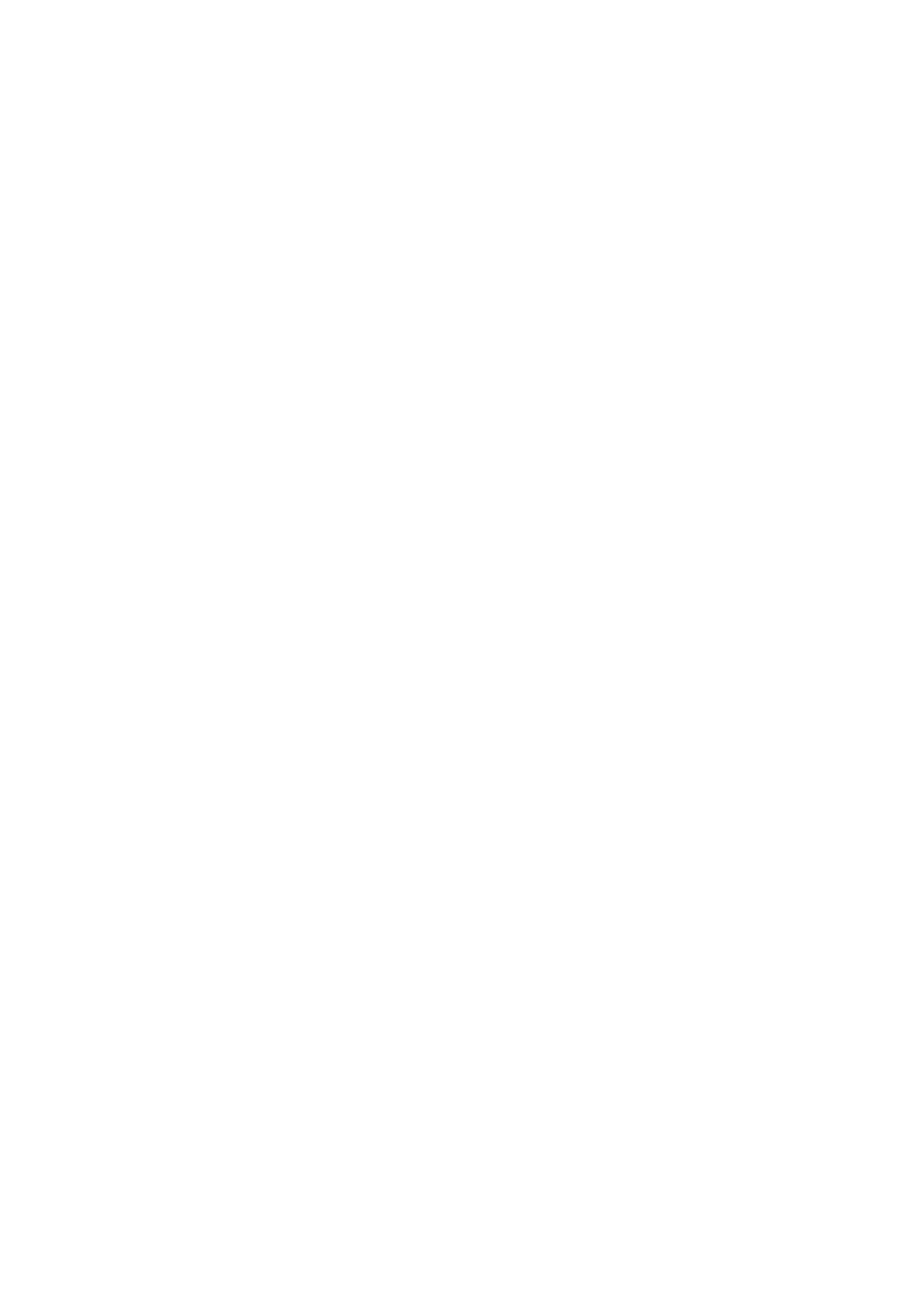Teacher evaluations and pupil achievement:

Evidence from classroom observations<sup>1</sup>

Marc van der Steeg\* CPB, Netherlands Bureau for Economic Policy Analysis m.w.van.der.steeg@cpb.nl

Sander Gerritsen CPB, Netherlands Bureau for Economic Policy Analysis s.b.gerritsen@cpb.nl

#### **Abstract**

This paper investigates the relationship between teacher evaluations, conducted by trained evaluators, and pupil performance in primary education in a large city in the Netherlands. Teacher evaluations are based on a detailed rubric containing 75 classroom practices considered to be crucial for effective teaching. We obtain a set of estimates that suggests that the score on this rubric significantly predicts pupil performance gains. Estimated test score gains are in the order of 0.4 standard deviations in math and grammar if a pupil is assigned to a teacher from the top quartile instead of the bottom quartile of the distribution of the evaluation rubric. These are relatively large differences in pupil outcomes, suggesting that evaluations based on the rubric measure teacher practices that matter for pupil performance. This suggests that the rubric seems to have potential for teacher evaluations and teacher effort.

JEL Codes: I2 Keywords: teacher evaluation, pupil performance

\*Corresponding author: [M.W.van.der.Steeg@cpb.nl](mailto:M.W.van.der.Steeg@cpb.nl)

**.** 

<sup>&</sup>lt;sup>1</sup> The authors like to thank Debby Lanser, Trudie Schils, Dinand Webbink and Bas ter Weel for valuable comments on earlier versions of this paper.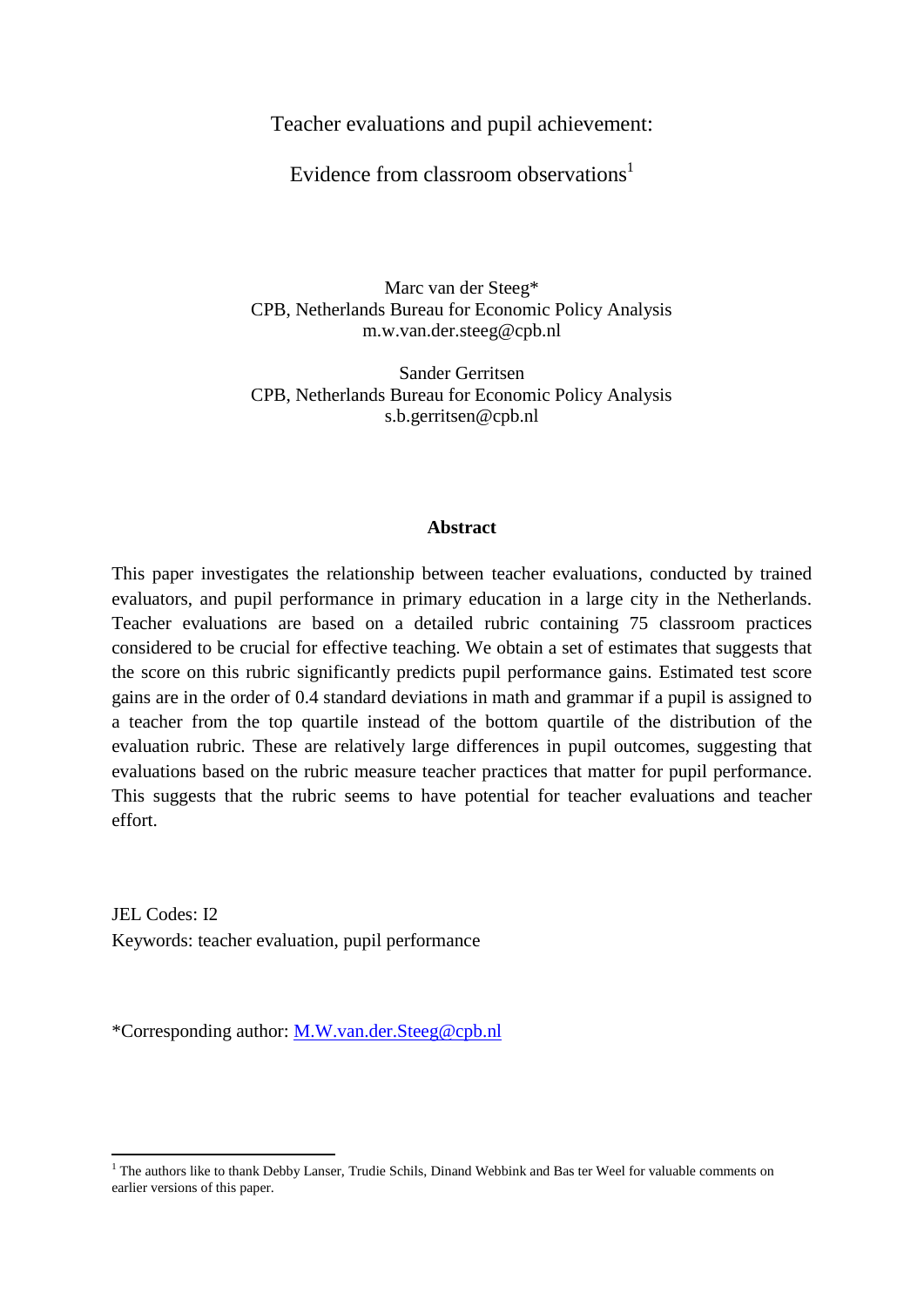#### **1. Introduction**

Research on the impact of teacher quality on student achievement consistently shows that teachers matter for student achievement. Children assigned to a teacher with a one standard deviation higher quality gain in terms of achievement in the order of 0.10 to 0.25 standard deviations.<sup>2</sup> In addition, the economic returns to higher quality teachers can be substantial. For example, Chetty et al. (2011) show that children assigned to teachers with a higher 'value-added' (i.e., teachers that produce larger achievement gains) attend college more often, earn more and live in better neighborhoods. Staiger & Rockoff (2010) predict a total gain of 330 to 760 thousand dollar in lifetime income for a class that has a one standard deviation better qualified teacher.

It is less clear which teacher characteristics or practices matter. Traditional observable characteristics of teachers - often used to determine teacher pay levels - have only little predictive power for measuring differences in teacher quality. With respect to teacher qualifications most studies do not find a relationship between the teacher's highest attained education level and teacher quality.<sup>3</sup> With respect to work experience, most studies show that teachers gain in terms of effectiveness in the first two or three years of their career, but that this experience effect levels off after this period.<sup>4</sup>

A lack of knowledge about effective teacher characteristics and practices is problematic for policymakers and school leaders that aim to improve and reward teacher quality. Recent research in the United States reveals that teacher ratings or evaluations made by school principals, mentor teachers or trained evaluators have predictive power for student achievement.<sup>5</sup> Estimates from these studies show that, depending on the domain (reading or math) and type of evaluation, a one standard deviation higher evaluation score is related to 0.05 to 0.14 of a standard deviation higher student achievement scores.

In this paper, we use teacher evaluations to estimate the relationship between a teacher's evaluation score and pupil achievement. The detailed evaluations were carried out by trained evaluators in seven elementary schools in a large city in the Netherlands. The level of detail sets our study apart from previous studies. Our measure includes a rubric of 75 associated teacher practices and 18 standards. This is more than double the number of standards and associated practice descriptions relative to the studies conducted previously. For example, the Cincinatti's Teacher Evaluation System (TES) studied in Kane et al. (2011) and Tyler et al. (2010) has 8 standards and 29 associated practice descriptions. Another difference is that Cincinatti's TES has 4 scoring levels for each particular practice (from unsatisfactory to proficient), whereas our rubric has 2. After the observation of the teacher was made, the evaluator had to indicate whether or not the practice was shown by the teacher.

<sup>&</sup>lt;u>2</u><br>2 See e.g., Rockoff (2004), Rivkin et al. (2005), Aaronson et al. (2007), Kane & Staiger (2008) and Hanushek & Rivkin (2010).

 $3$  See Hanushek & Rivkin (2006) for a review study.

<sup>4</sup> See, among others, Rivkin et al. (2005), Clothfelter et al. (2006) and Jacob (2007), and Staiger & Rockoff (2010).

 $<sup>5</sup>$  See Jacob & Lefgren (2008), Rockoff & Speroni (2010), Tyler et al. (2010) and Kane et al. (2011).</sup>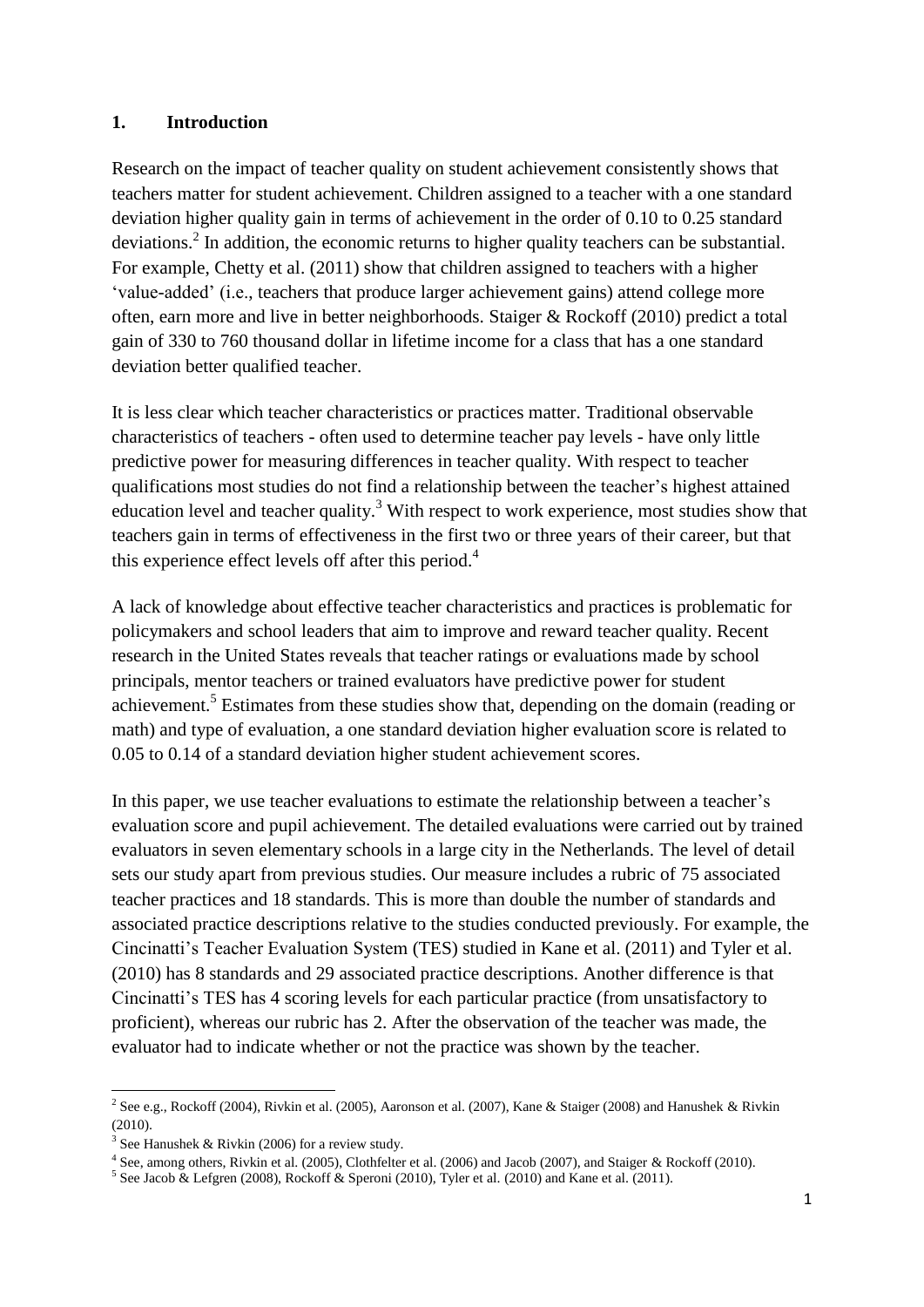Our main findings can be summarized as follows. We obtain estimated coefficients that suggest that a higher score on the rubric is statistically significant related to higher pupil achievement. A one standard deviation higher score on this rubric is associated with a 0.15 standard deviation higher score in math, a 0.18 standard deviation higher score in grammar and a 0.11 standard deviation higher score in reading. Gains in pupil achievement are relatively large if a teacher from the bottom quartile of the score on the rubric is replaced by a teacher from the top quartile. Estimated gains range from 0.24 (reading) to 0.44 (grammar) standard deviations. These gains are considerably larger than the ones found in Kane et al. (2011) for Cincinatti's TES. We also observe that the rubric seems to be particularly capable of identifying the weakest teachers, but seems less capable of differentiating between an average teacher and an excellent one.

Our contribution to the literature is twofold. First, we corroborate results that have been found in previous studies in the United States. In particular, differences in teacher quality are large and teacher evaluations through classroom observations are useful in identifying such differences. Second, the rubric used in this paper seems to do a somewhat better job in identifying differences in teacher quality compared to rubrics assessed in earlier literature, especially in identifying the weakest teachers. This could be due to the higher level of detail (i.e., more teacher practices) or to different competences being assessed by our rubric. Our rubric seems particularly more capable of identifying the worst teachers, which is important since weak teachers have a negative impact on a student's achievement and later socioeconomic outcomes. This study, together with the small but growing literature that has recently emerged, suggests that evaluations made by trained experts have potential in identifying heterogeneity in teacher quality. The results of this research could be used to address problems of low teacher quality and to provide and design effective incentive schemes to improve teacher quality.

We proceed as follows. Section 2 describes the evaluation rubric and the data. Section 3 presents the empirical strategy. Section 4 shows the estimation results. Section 5 concludes.

#### **2. Data**

 $\overline{\phantom{a}}$ 

We use data on pupils and teachers from grade 1 to 8 from seven elementary schools from a school district in a large city in the Netherlands. Elementary education in the Netherlands starts when children reach the age of 4 and ends when they are 12 years old. School age starts at age 5, but the vast majority (>95 percent) of children enters at age 4. The seven schools participated in a teacher evaluation project that was launched by the municipality. The pupil data contain information on math, grammar and reading test scores from the end of the school year 2011/2012 and previous test scores from the end of the school year 2010/2011.<sup>6</sup> Besides information about test scores, we have obtained detailed information about pupil background

<sup>&</sup>lt;sup>6</sup> Pupil test scores are from tests that are developed by the national test developing agency CITO. The majority of primary schools in the Netherlands use these tests to monitor progress of their pupils.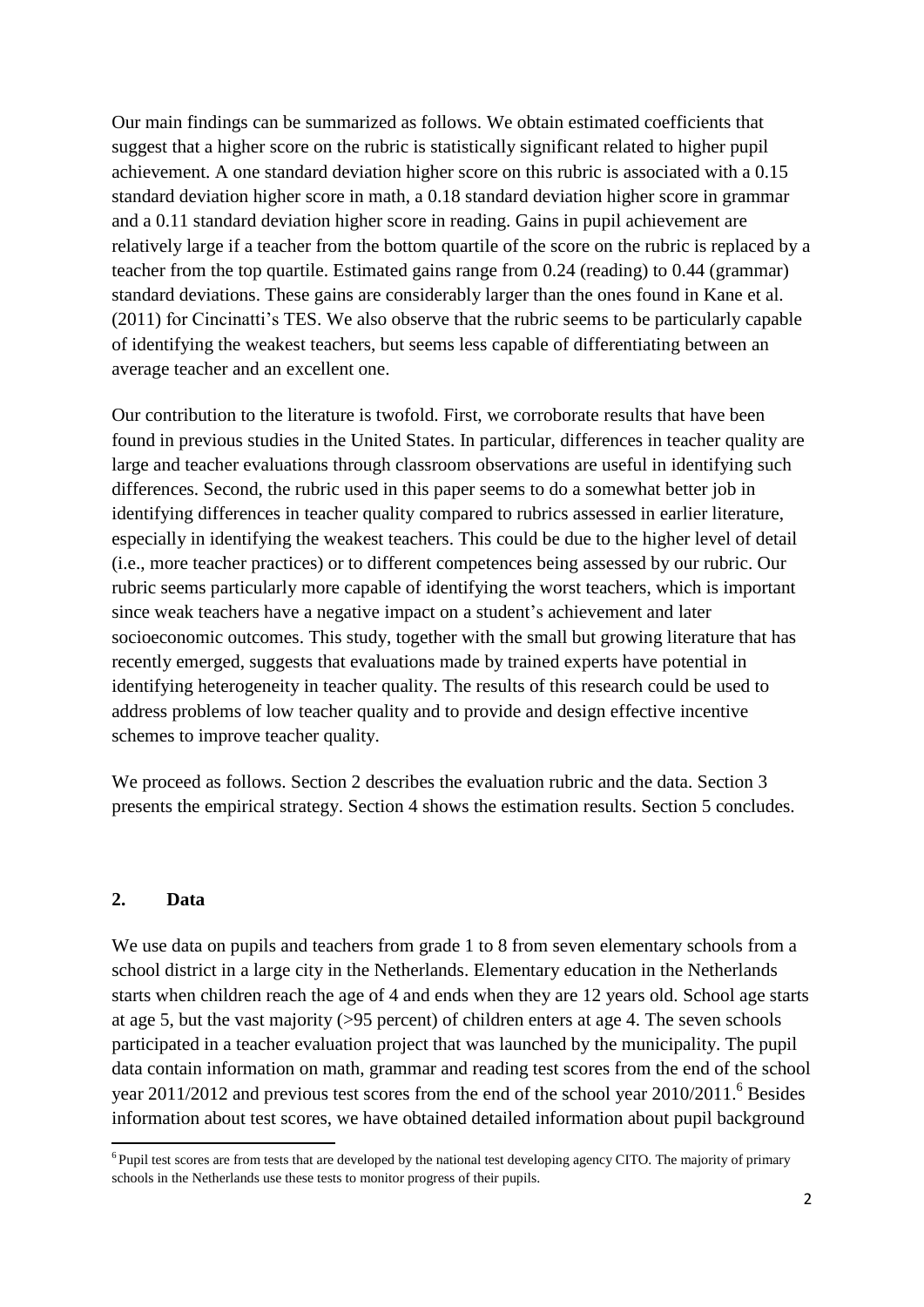characteristics, such as age, gender, educational level of the parents and whether the child lives in a one parent family. The teacher data contain teacher experience and the scores on the rubric with the 75 classroom practices. Professionals have identified this list to reflect good teacher practices. Next to the data on teachers, we have obtained classroom information, such as class size, the fraction of girls and the fraction on pupils whose parents are low educated.

In the empirical analysis we use standardized test scores for math, grammar and reading from the school year 2011/2012 as dependent variables. Test scores have been standardized by school year and grade.

Our independent variable is the total score on the teacher evaluation system (TES). A detailed rubric has been constructed by educational professionals for the purpose of citywide monitoring of teacher quality. The rubric consists of 18 standards and 75 associated classroom practices that are expected to reflect good teacher practices.<sup>7</sup> These classroom practices are defined in three domains: pedagogical competence, didactical competence and organizational competence. The Cronbach's Alphas for all 75 items of the rubric and for the items in the three domains respectively are 0.96, 0.85 (15 items), 0.94 (46 items) and 0.84 (14 items). They are all larger than 0.8, suggesting that the internal consistency or construct validity of the rubric is sound.

Here we only discuss the most salient details of the rubric; appendix table A.1 provides an overview of the 18 standards of the rubric. While teaching a class, teachers were scored on this rubric by professional evaluators that have been specifically trained for the job. The training of the evaluators had a particular focus on consistency, in order to prevent different evaluators to evaluate differently as much as possible. The evaluations were announced evaluations and each evaluation was done by one single evaluator. The teachers had to give a class in which they could show all 75 classroom practices. Teachers could either show a classroom practice or not, with the evaluator denoting a 1 if the teacher showed the competence and 0 if not. Hence, the score on the rubric may range from 0 to 75.

Teachers were evaluated twice, once in the beginning of the school year and once at the end of the school year. Following Kane & Staiger (2012), we take the average of the start and the end score on the rubric. They advise to use multiple classroom observations for each teacher to obtain a more reliable picture of the true quality of the teacher. For 106 teachers we have both scores on the TES. For 19 teachers the end score is missing. There are multiple reasons for the missing values on the end score: some teachers left school during the school year 2011/2012, other teachers were not present in the week the evaluations were carried out due to illness or pregnancy, and yet others were in the middle of a dismissal procedure. These 19 teachers were relatively weak teachers as their score on the rubric was below average (i.e., on average 10 points lower). For these teachers we imputed the score from the end of the school year with the score from the start of the school year, and included an indicator for missing

1

 $<sup>7</sup>$  The official competence requirements for teachers that are used by the Education Inspectorate of the Netherlands and that</sup> are part of the Law on Occupations in Education (*Wet Beroepen in Onderwijs*) have been transferred to corresponding observable classroom practices in the rubric.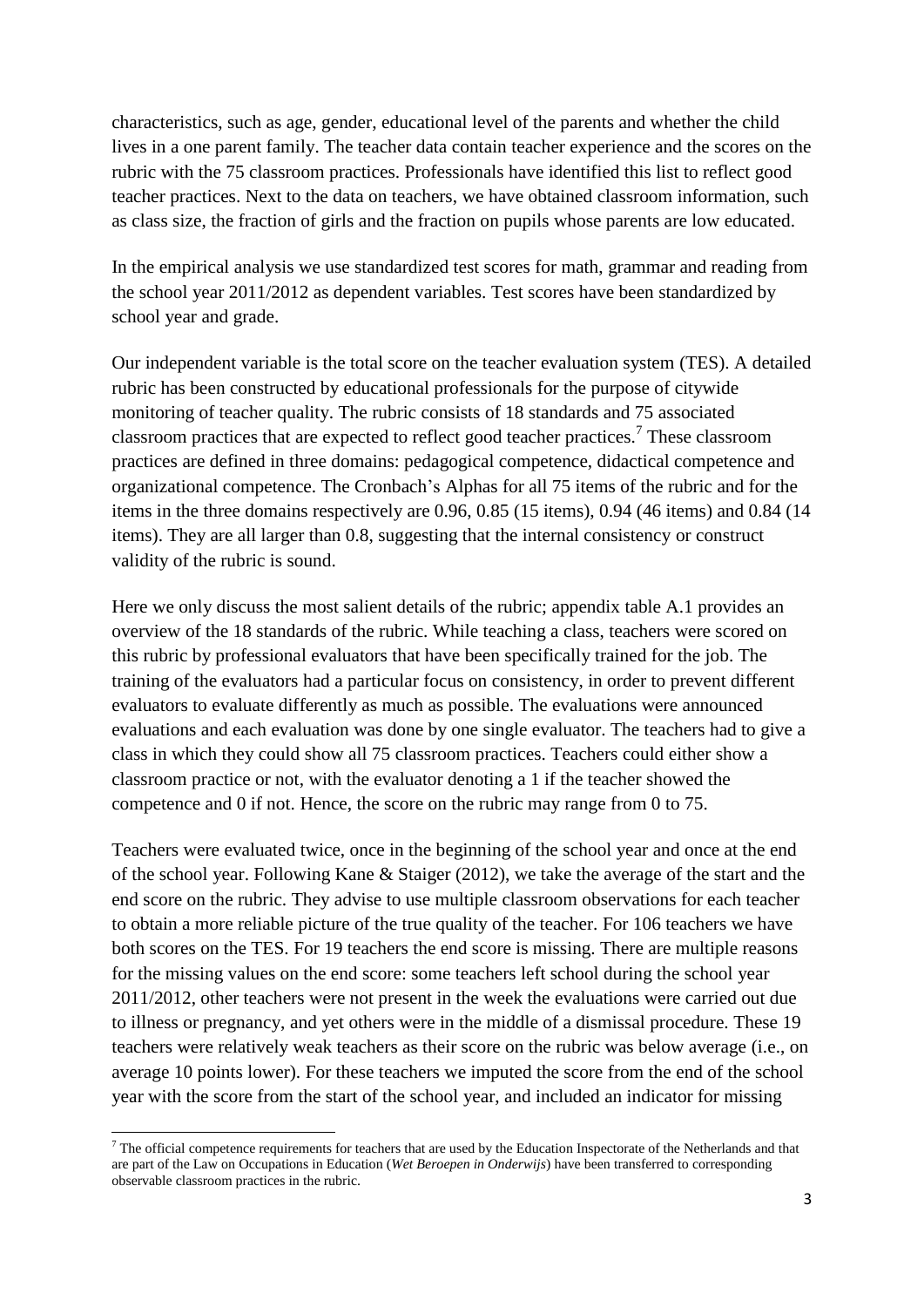end score in our models. To investigate whether or not our results are influenced by these missing observations, we will present estimates for both the sample with full TES information (*n*=106) and the sample with imputed values for missing teachers (*n*=125). The set of estimates for the sample with full information reduces the number of classrooms for which we have a TES-score from 99 to 88.

Pupils can have multiple teachers during a school year. This is often the result of part-time appointments and a large share of female teachers, which is very common in primary education in the Netherlands. In case a class of children has more than one teacher, we weigh the scores on the TES by the number of teaching days. For instance, if teacher *X* teaches three days a week in class *Z*, and teacher *Y* the other two days, the TES-score for class *Z* is equal to (3/5)\*TES teacher *X*+(2/5)\*TES teacher *Y*.

In Figure 1 we show the distribution of the standardized TES-scores for our main sample  $(n=99)$ . Standardization has been done by subtracting the mean  $(52.41)$  from the original score and dividing it by the standard deviation (13.28) such that the standardized TES-score has mean 0 and standard deviation 1. The distribution is skewed to the left. The 25th percentile of the standardized distribution is equal to -0.63, the median is equal to -0.07 and the 75th percentile is equal to 0.82. The minimum is equal to -2.74 and the maximum is 1.51.

We add covariates to the model. Our most important covariate is the previous test score derived from the end of school year 2010/2011. This previous test score is included as a control for ability differences between pupils. We include a second degree polynomial of this variable in our models. The previous test scores contain missing values because some pupils only entered the particular school in 2011/2012. We put missing test scores to zero. This is equal to the average of a particular school year and grade because of standardization of the data. We also include an indicator in the regression model when the previous test score is missing. Besides controlling for previous test scores, we control for other differences between pupils by including a second degree polynomial in age and dummies for gender, nationality, living in a one parent family, retention, and educational level of the parents. In our most comprehensive specification, we also control for observable classroom and teacher differences by including teacher experience,<sup>8</sup> class size, the average of the previous test scores, average age, fraction of girls, fraction of pupils with Dutch nationality, fraction of pupils living in a one parent family, fraction of pupils that retained, fraction of pupils with low-educated parents, <sup>9</sup> a dummy for classrooms that span multiple grades and a dummy for classrooms that have multiple teachers. We also include school and grade-fixed effects.

Table 1 provides descriptive statistics of our variables. Panel A presents means and standard deviations of pupil characteristics based on the sample for which grammar test scores are available. The fraction of pupils from low-educated parents equals 38 percent, which exceeds the average of 26 percent in this city. Almost half of the pupils live in a one parent family.

1

<sup>&</sup>lt;sup>8</sup> Teacher experience has been weighted in the same way as the TES-score for a classroom. We define this as the teacher experience a classroom of children is confronted with.

 $9$  That is, parents who only finished the lowest level of secondary school or less.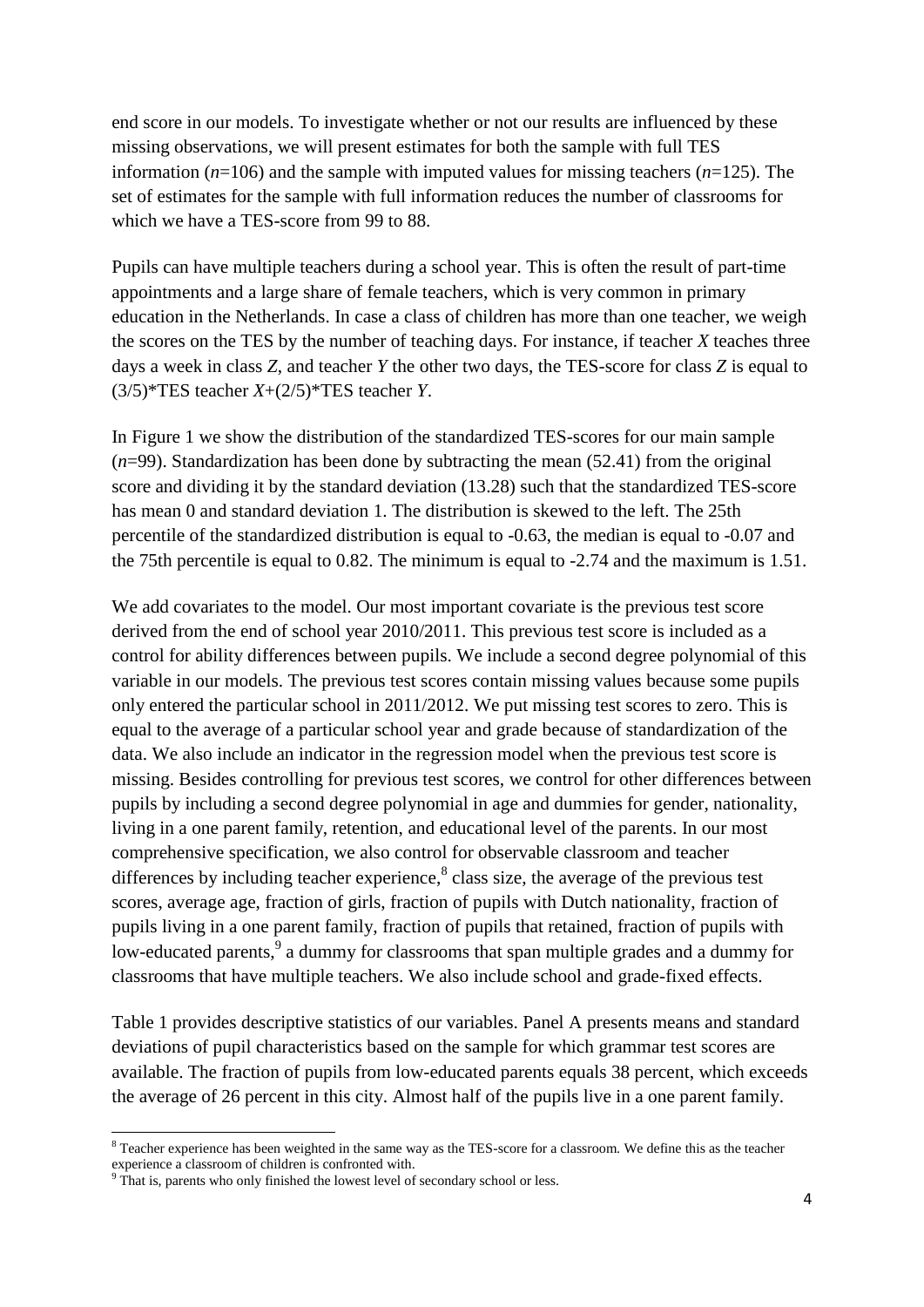Panel B shows descriptive statistics of classroom characteristics for the 99 classrooms for which TES-scores are available. The average of the unstandardized TES-score equals 52.41, with a standard deviation of 13.28. The average class size is 24. Panel C shows teacher characteristics. The vast majority of teachers (88 percent) is female, a usual situation in Dutch primary education. Average work experience amounts to 19 years, with 13 percent of all teachers having five years or less of work experience. Only 2 percent of the teachers in our sample have obtained a university degree. The remaining 98 percent has a degree in higher vocational education, which is the standard requirement for becoming a teacher in primary education in the Netherlands. In table A.2 in the Appendix we present all pairwise correlations between our class room variables. Interesting is that the (classroom) TES-score is not significantly correlated with (classroom) teacher experience: the correlation is -0.13 and the corresponding p-value 0.19.

#### **3. Empirical strategy**

**.** 

The main goal of the empirical analysis is to estimate the relationship between TES-scores and pupil performance.<sup>10</sup> We employ a similar value-added type of model as used by Rockoff & Sperroni (2010) and Kane et al. (2011). These types of models account for the fact that teachers and pupils are not randomly assigned to classes within schools. We estimate a model in which the standardized test scores are related to standardized TES-scores in the following way:

(M.1) 
$$
Y_{ic} = \beta_0 + \beta_1 T E S_c + \beta_2 Y_{t-1,ic} + \beta_3 Y_{t-1,ic}^2 + \beta_4 X_{ic} + \beta_5 C_c + \varphi_s + \theta_g + \varepsilon_{ic}
$$

where  $Y_{ic}$  is the standardized test score of pupil *i* in school *s* in grade *g* in classroom *c*, and the previous test score is represented by  $Y_{t-1, ic}$ .  $X_{ic}$  is a vector of all other pupil characteristics and  $\mathcal{C}_c$  is a vector consisting of all other classroom characteristics. To ease notation, we leave out indices for schools *s* and grades *g* for pupil and classroom variables. The term  $\varphi_s$  represents school-fixed effects (6 dummies, because we have 7 schools) and  $\theta_a$ represents grade fixed effects (7 dummies, because we have 8 grades). Note that, by including the school and grade-fixed effects, we use variation between classroom variables within grades within schools. The parameter of interest is  $\beta_1$ , which represents the change in the test score of the pupil if the TES-score of the teacher changes. The estimated coefficients can be interpreted in terms of standard deviations.

 $10$  The goal of this paper is to investigate whether the total TES-score identifies teacher quality differences. We also investigated to what extent we could differentiate between (subsets of) competences by including them in the regressions simultaneously. However, disentangling factors of competence is difficult due to problems of multicollinearity as we work with only 99 classrooms and (highly) correlated competences. A principle component analysis reveals that the first component explains about 25% of the variance, and that the first 36 components of the 75 items explain about 90%. However, we could not give clear interpretations of the constructed (principle) components, which kept us away from using them in our analysis.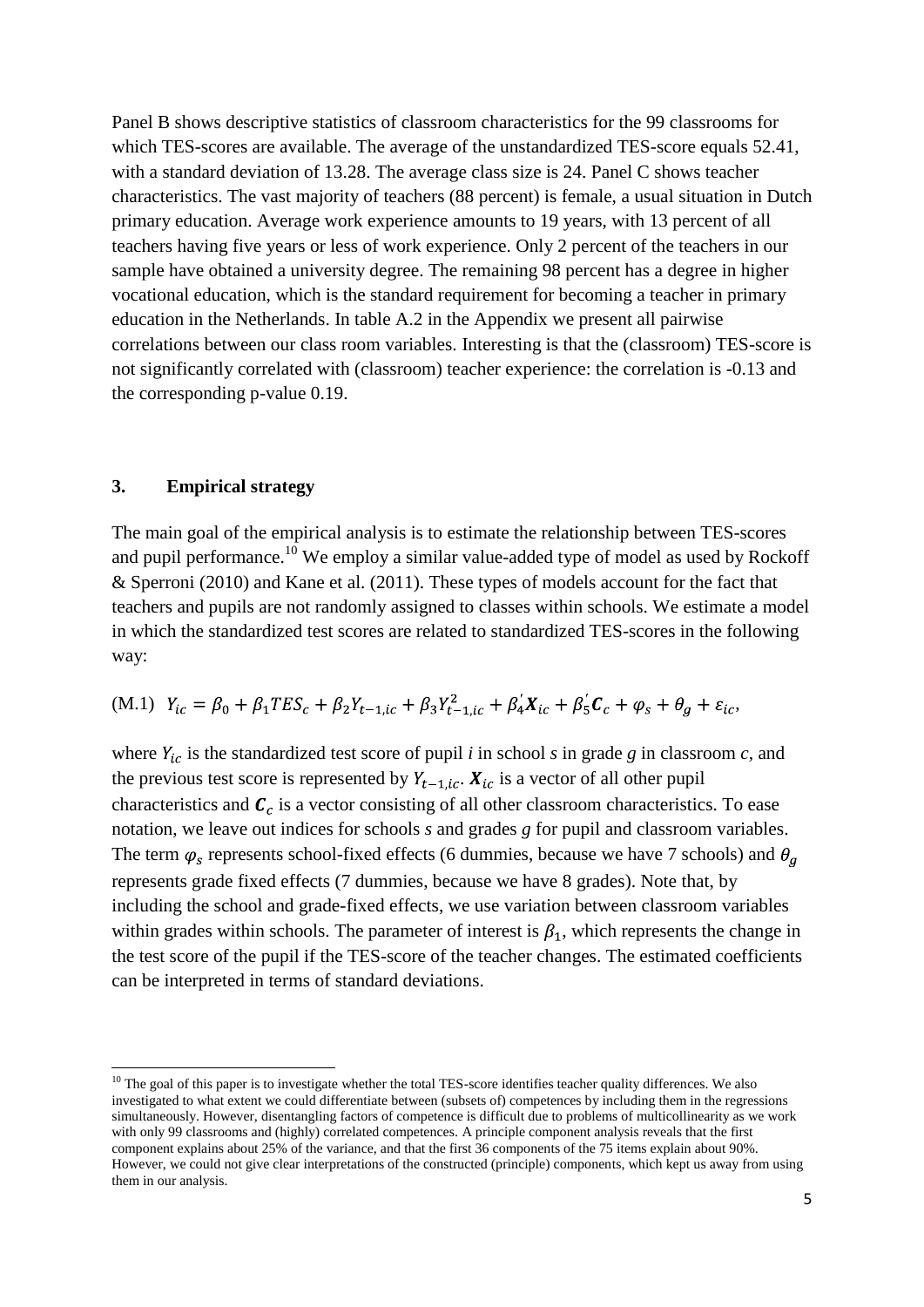The 'value-added' type of model as presented in (M.1) should account for nonrandom assignment of teachers and pupils to classes. Rothstein (2010) criticizes these models because unobserved pupil characteristics make classrooms more easy or difficult to teach. This could play a role in assigning teachers to classes, which could yield biased estimates. Although these unobservable characteristics could confound the estimates of  $\beta_1$ , Kane & Staiger (2008) and Nye et al. (2004) show that experimental estimates - in situations where teachers have been randomly assigned to classrooms - are consistent with value-added estimates that result from the non-experimental value-added models. Also, Chetty et al. (2011) find no bias in value-added estimates using previously unobserved parent characteristics and a quasiexperimental research design based on changes in teaching staff. In the next section we investigate to what extent our results are affected by nonrandom assignment of teachers to classes based on a large number of observable pupil and classroom characteristics.

Another concern is that test scores are derived from the same school year as the TES-scores. This contemporaneous measurement could potentially confound the estimates of  $\beta_1$  if there are unobserved class characteristics that independently affect both an evaluator's measurement and pupil achievement (Kane et al., 2011). For instance, if an evaluator encounters a teacher in a classroom with a high level of social cohesion, he may evaluate this teacher differently than he would have done if he encountered the same teacher in a classroom with a low level of social cohesion. At the same time, higher social cohesion may result in positive peer effects that raise pupil achievement, causing the estimates of  $\beta_1$  to be biased. Kane et al. (2011) propose to use pupil achievement data from the previous or next year compared to the year the evaluations are carried out. Unfortunately, pupil achievement data from other years are not available to us. However, Tyler et al. (2009) show that results are in the same order of magnitude when same year pupil achievement data are used instead of previous or next year data. Moreover, we expect that this potential problem will be mitigated by the fact that the evaluators were educational professionals that were trained specifically for the evaluation job, and that we control for a rather large number of observable class characteristics that might be correlated with both the teacher TES score and pupil test scores, such as the average previous test score and the fraction of pupils from a one parent family. Hence, we believe that it is unlikely that our findings are spurious.

#### **4. Estimation results**

Tables 2, 3 and 4 present the main estimates of the relationship between the standardized TES-score and pupils' math, grammar and reading achievement, respectively. Each table has 5 columns, which include different sets of covariates. In column (1) we present the association between the TES-score and the test scores without any controls; in column (2) we add school and grade fixed effects; in column (3) we include previous test scores and other pupil characteristics; in column (4) we add all other classroom information and in column (5) we also include teacher experience. By including the school and grade-fixed effects we obtain an indication of the extent to which our results are affected by nonrandom sorting of teachers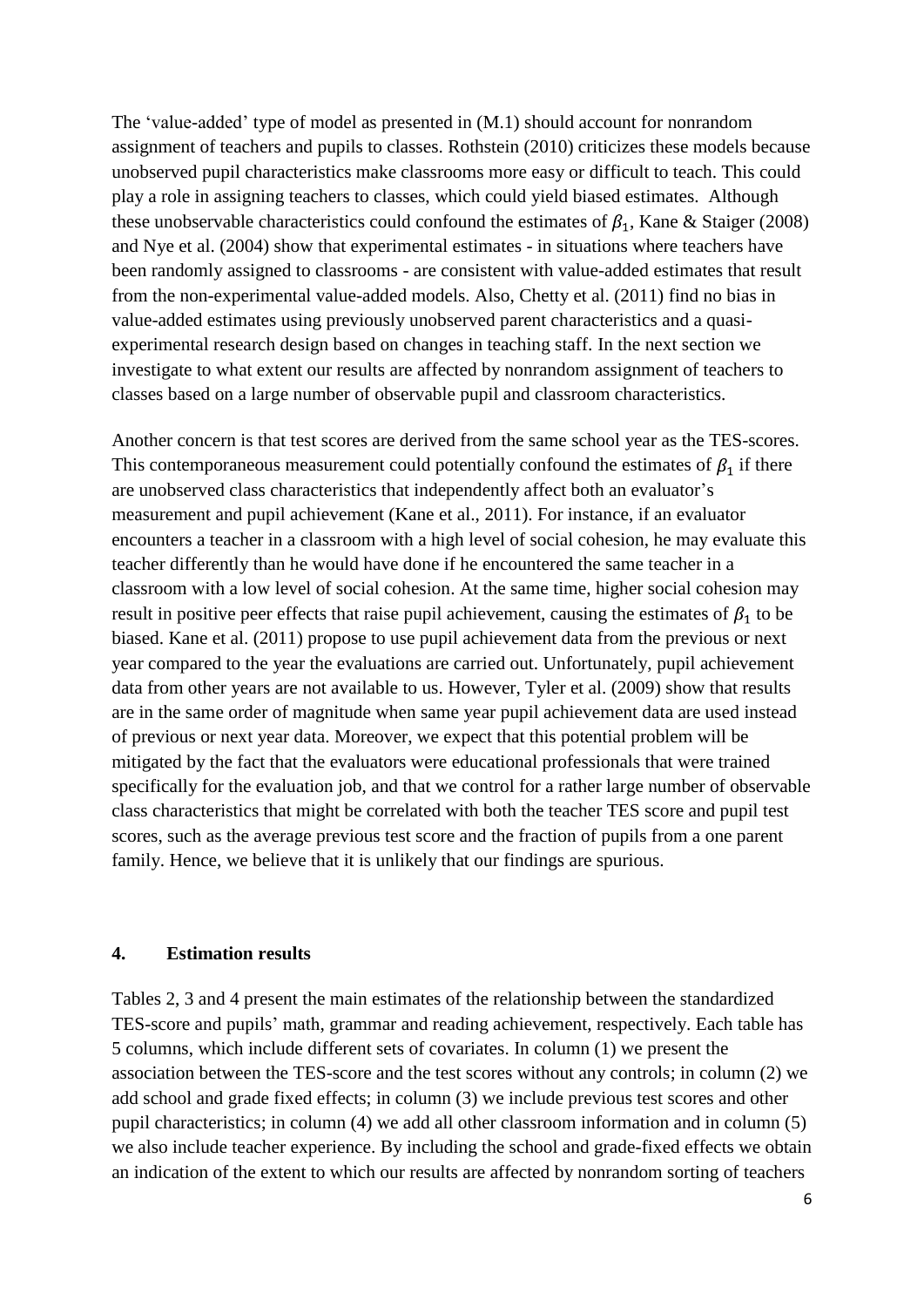*across* schools. By adding the previous test scores and the classroom variables we obtain an indication of the extent to which our results are affected by (possible) nonrandom sorting of pupils to classes *within* schools.

### *4.1. Basic estimates*

The estimated coefficient for the TES-score change when including the school and gradefixed effects, but the direction of the change is different for math than for reading or grammar (i.e., from 0.120 to 0.087 for math and from 0.078 to 0.123 for grammar). The direction of the change differs also between test domains when adding previous test scores and class variables: while for math the estimated coefficients increases from 0.087 in column (2) to 0.173 in column (3) and decreases to 0.143 in column (4), the coefficient for grammar drops from 0.123 to 0.103 and increases from 0.103 to 0.152, respectively. These changes in the coefficients suggest that pupils and teachers are assigned to classes in a nonrandom manner. However, given the difference in direction of the change between test domains, there is no indication that good teachers are generally assigned to either particular good or weak classes.

In any case, regardless of the type and direction of sorting, it does not seem to affect the statistical significance of the estimated coefficients for math and grammar. They are statistically significant in all columns of Tables 2 and 3. This suggests that these associations are robust to the inclusion of a range of covariates. When we control for teacher experience, the estimates slightly rise because of the negative but not significant correlation between teacher experience and the TES score (correlation=-0.13, p-value=0.19)

Based on the results in column (5) with all relevant controls, which is our preferred specification, we find that a higher TES-score is associated with higher pupil achievement scores for all three test domains and that this association is statistically significant. For math we find that, on average, a pupil gains 0.15 standard deviation if he is assigned a teacher that has a one standard deviation higher score on the rubric. For grammar the estimated gain is about 0.18 standard deviations. The estimated coefficient for reading is 0.11 standard deviations. This coefficient points at a somewhat weaker association with reading scores, however still significant at a 5-percent significance level in the model with all controls.

## *4.2. Nonlinear effects*

The TES-score has been treated linearly in the analyses presented so far. To investigate the possibility of a nonlinear relationship we split up the TES-score in quartile dummies. Table 5 presents the results of regressions in which dummies for the quartiles of the TES-score have been included instead of the linear TES-score. The presented specification includes all covariates.

The estimates suggest that replacing a teacher from the lowest quartile of the TES-score distribution by a teacher from the upper quartile yields test score gains of 0.37 standard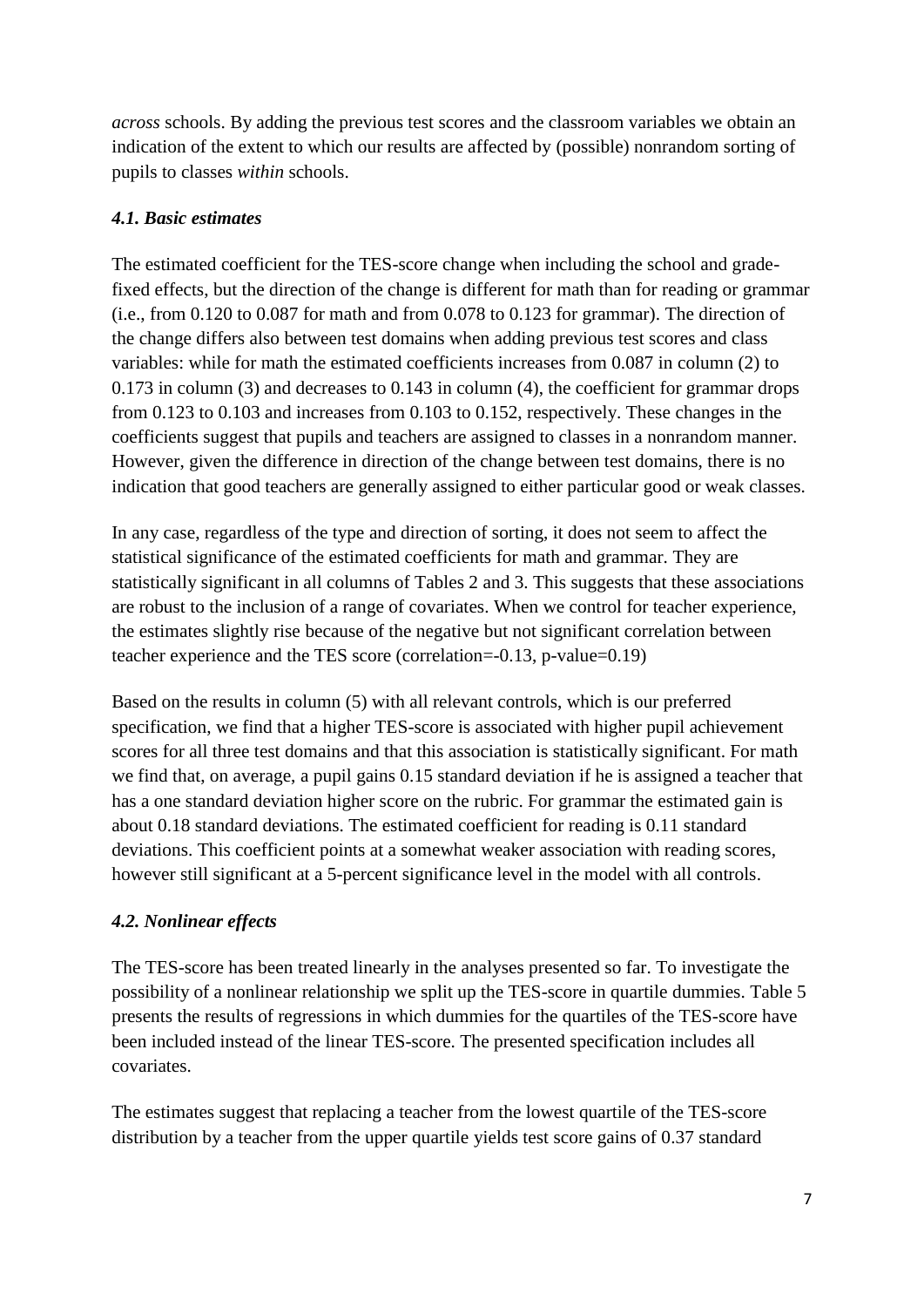deviations in math, 0.44 in grammar, and 0.24 in reading. These gains are relatively large.<sup>11</sup> They suggest that a pupil who starts the year at the 50th percentile and is assigned to a teacher from the highest quartile is likely to gain on average 15 percentile points more in math, 19 in grammar, and 10 in reading compared to a pupil assigned to a teacher from the lowest quartile.

The TES-rubric seems to particularly differentiate between the weakest teachers and the rest. The relationship between the other quartiles is less clear. The point estimate increases from the second quartile to the top quartile, but differences between the second, third and top quartile are not statistically significant. This suggests that our results are especially relevant for the weakest performing teachers on the rubric. Holtzapple (2003) and Kane et al. (2011) find similar results for Cincinatti's TES system.

### *4.3. The impact of missing end of year evaluation scores*

Next, we conduct an analysis on the set of teachers for which we have both start and end year evaluation scores. This means that we exclude from the sample those teachers for which no end score on the rubric is available. This reduces our sample of teachers from 125 to 106 and our sample of classrooms from 99 to 88.

Table 6 presents a set of estimates in line with the specification reported in column (5) of Tables 2-4. The estimated coefficients do not change compared to the ones obtained in the specification in which we have used imputed values. We conclude that our estimated coefficients are unlikely to be influenced by the imputation of teachers' average evaluation score by their start of year evaluation score.

## **5. Conclusion**

This research reports the results of a program aimed at improving teacher performance in primary education in a large city in the Netherlands. We obtain a set of estimates suggesting that teachers with higher evaluation scores, on a detailed classroom observation instrument, produce greater average gains in pupil achievement, measured by pupil test scores. Estimates of these gains range from 0.11 (reading) to 0.19 (grammar) standard deviations if a pupil is assigned to a teacher with a one standard deviation higher evaluation score on the rubric. This finding is consistent with prior work in the United States.<sup>12</sup>

In addition, we find that the rubric is particularly successful in distinguishing weak teachers from other teachers, but less so in differentiating between an average and an excellent teacher. This observation is also consistent with US findings. Estimated gains from being

**<sup>.</sup>**  $11$  Comparable estimates in Kane et al. (2011) for Cincinatti's Teacher Evaluation System are 0.09 for Math and 0.13 for reading.

<sup>&</sup>lt;sup>12</sup> Comparable estimates for Cincinatti's TES are 0.09 in math and 0.08 in reading (Kane et al., 2011). Rockoff & Speroni (2010) report a coefficient of 0.05 higher math achievement of a one standard deviation higher rating by teacher mentors.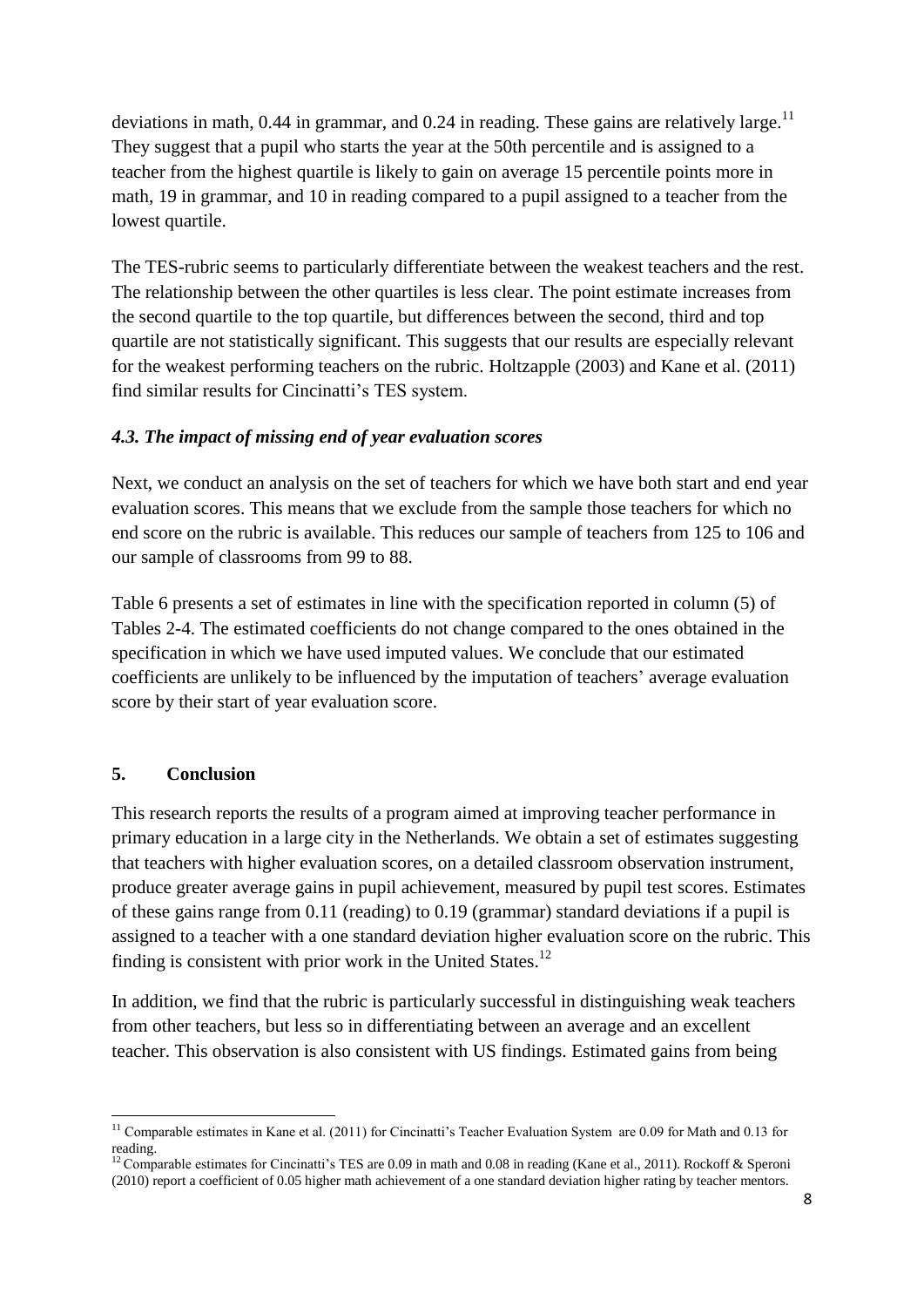assigned to a teacher in the highest quartile instead of a teacher in the lowest quartile in the evaluation rubric are between 0.24 to 0.44 standard deviations.

These results suggest that evaluations made by trained experts on a detailed rubric seem to have potential to address the problem of weak teacher quality. One of the advantages of using these rubrics with detailed standards for teacher practices over more subjective ratings is that the score on the rubric provides signals to teachers and principals as to in what particular competences or classroom practices improvements can be made. This information could be effectively used in personal development plans to improve teacher quality. Promising in this respect is that Taylor & Tyler (2011) show that repeated evaluations and feedback to (midcareer) teachers by trained experts based on a detailed rubric raise pupil achievement, particularly in the years after the evaluation and feedback have been carried out.

While our results show statistically significant correlations between the overall set of classroom practices and pupil achievement, we cannot rule out the possibility that the true causal relationship is different. The main reason to be cautious is that we have not been able to rule out all biases due to nonrandom matching of teachers to classes. Further experiments with coaching on particular classroom practices are likely to shed more light on which (types of) practices are most crucial for assessing and improving teacher quality and pupil performance.

A last point of attention for any evaluation system is the reliability of the evaluations when carried out by different evaluators. Rockoff & Speroni (2010) find variation in the leniency between evaluators, particularly in the case of evaluations by mentors. This problem is likely to be reduced when using independent evaluators, who probably have fewer incentives to be lenient. Kane & Staiger (2012) conclude that it seems possible to constrain tendencies to score too lenient or too harsh when training of evaluators is taken seriously. In sum, evaluating teachers by classroom observations, using a detailed rubric conducted by trained evaluators, is likely to be a promising avenue for education policies that aim to improve teacher performance in primary education.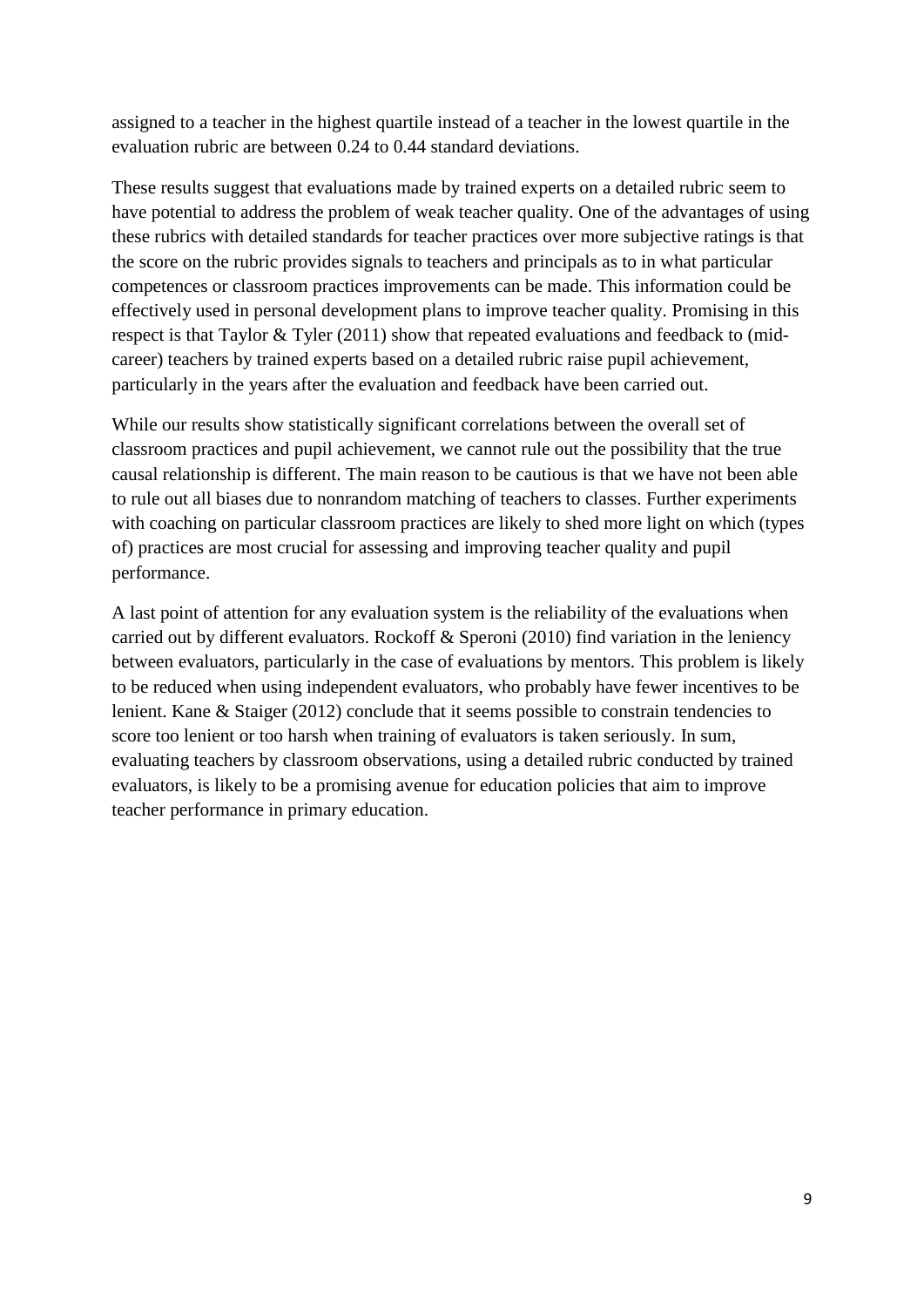#### **Literature**

Aaronson, D., L. Barrow, and W. Sander, 2007, Teachers and Student Achievement in the Chicago Public High Schools, *Journal of Labor Economics*, vol. 25, no. 1, pp. 95–135.

Chetty, R., N. Friedman, and J. Rockoff, 2011, The long-term impact of teachers: teacher value-added and student outcomes in adulthood, *NBER Working Paper*, no. 17699.

Clotfelter, C., H. Ladd, and J. Vigdor, 2006, Teacher–Student Matching and the Assessment of Teacher Effectiveness, *NBER Working Paper*, no. 11936.

Hanushek, E., and S. Rivkin, 2010, Using Value-Added Measures of Teacher Quality, *American Economic Review*, vol. 100, no. 2, pp. 267–71.

Holtzapple, E., 2003, Criterion-related validity evidence for a standards-based teacher evaluation system, *Journal of Personnel Evaluation in Education*, vol. 17, no. 3, pp. 207-219.

Jacob, B., 2007, The Challenges of Staffing Urban Schools with Effective Teachers, *The future of Children*, vol. 17, no. 1, pp. 129–54.

Jacob, B., and L. Lefgren, 2008, Principals as agents: Subjective performance measurement in education, *Journal of Labor Economics*, vol. 26, no. 1, pp. 101-136.

Kane, T., and D. Staiger. 2008, Estimating Teacher Impacts on Student Achievement: An Experimental Evaluation, *National Bureau of Economic Research Working Paper*, no. 14601.

Kane, T., E. Taylor, J. Tyler, and A. Wooten, 2011, Identifying effective classroom practices using student achievement data, *Journal of Human Resources*, vol 46, no. 3, pp. 587-613.

Kane, T., and D. Staiger, 2012, Gathering feedback for teaching: combining high-quality observations with students surveys and achievement gains, *Measures of Effective Teaching Research Paper*.

Nye, B, S. Konstantopoulos and L. Hedges, 2004, *Educational Evaluation and Policy Analysis*, vol. 26, no. 3, pp. 237-257

Rivkin, S., E. Hanushek, and J. Kain. 2005, Teachers, Schools and Academic Achievement, *Econometrica*, vol. 73, no. 2, pp. 417–58.

Rockoff, J., 2004, The Impact of Individual Teachers on Student Achievement: Evidence from Panel Data, *American Economic Review*, vol. 94, no. 2, pp. 247-252.

Rockoff, J., and C. Speroni, 2010, Subjective and objective evaluations of teacher effectiveness, *American Economic Review, Papers & Proceedings*, vol. 100, pp. 261-266.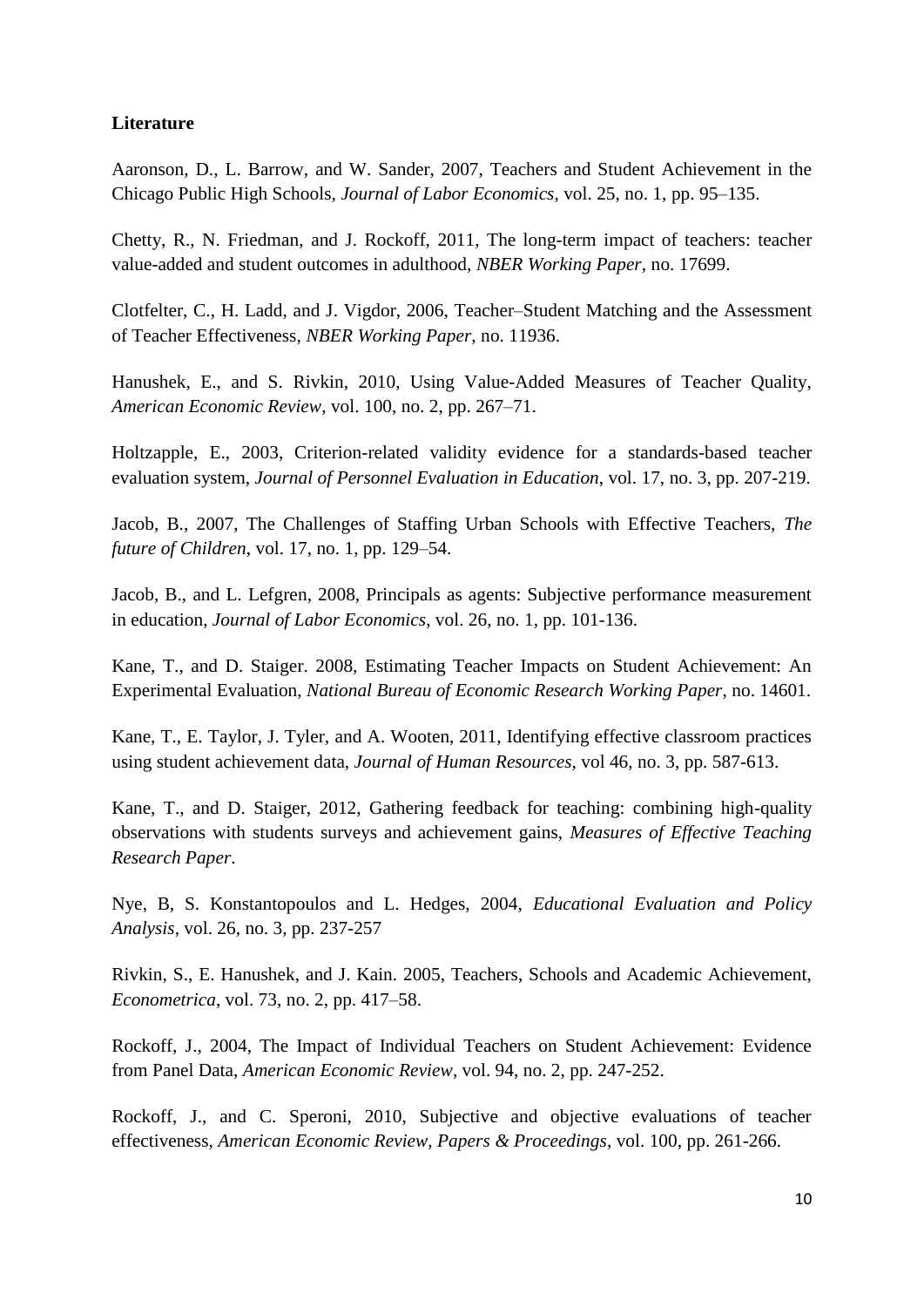Rothstein, J., 2010, Teacher Quality in Educational Production: Tracking, Decay, and Student Achievement, *Quarterly Journal of Economics*, vol. 25, no. 1, pp. 175-214*.*

Staiger, D., and J. Rockoff, 2010, Searching for effective teachers with imperfect information, *Journal of Economic Perspectives*, vol. 23, no. 3, pp 97-118.

Taylor, E., and J. Tyler, 2011, The effect of evaluation on performance: evidence from longitudinal student achievement data of mid-career teachers, *NBER Working Paper*, no. 16877.

Tyler, J., E. Taylor, T. Kane and A. Wooten, 2009, Using student performance data to identify effective classroom practices, Working Paper.

Tyler, J., E. Taylor, T. Kane, and A. Wooten, 2010, Using student performance data to identify effective classroom practices, *American Economic Review Papers and Proceedings*, vol. 100, pp. 256-260.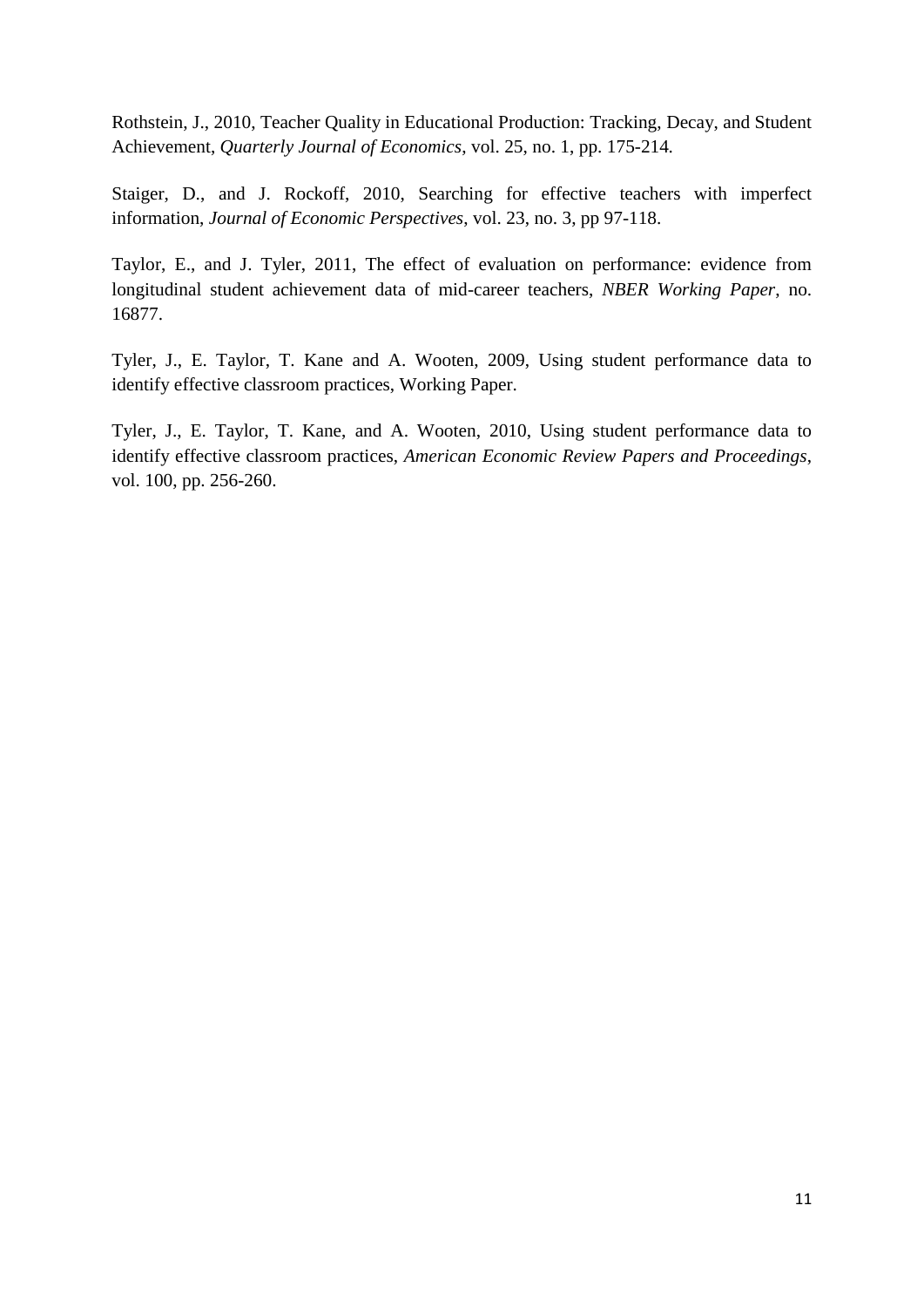## **Figure & Tables**



Figure 1: The distribution of the standardized class room teacher evaluation score (N=99, i.e. number of classrooms)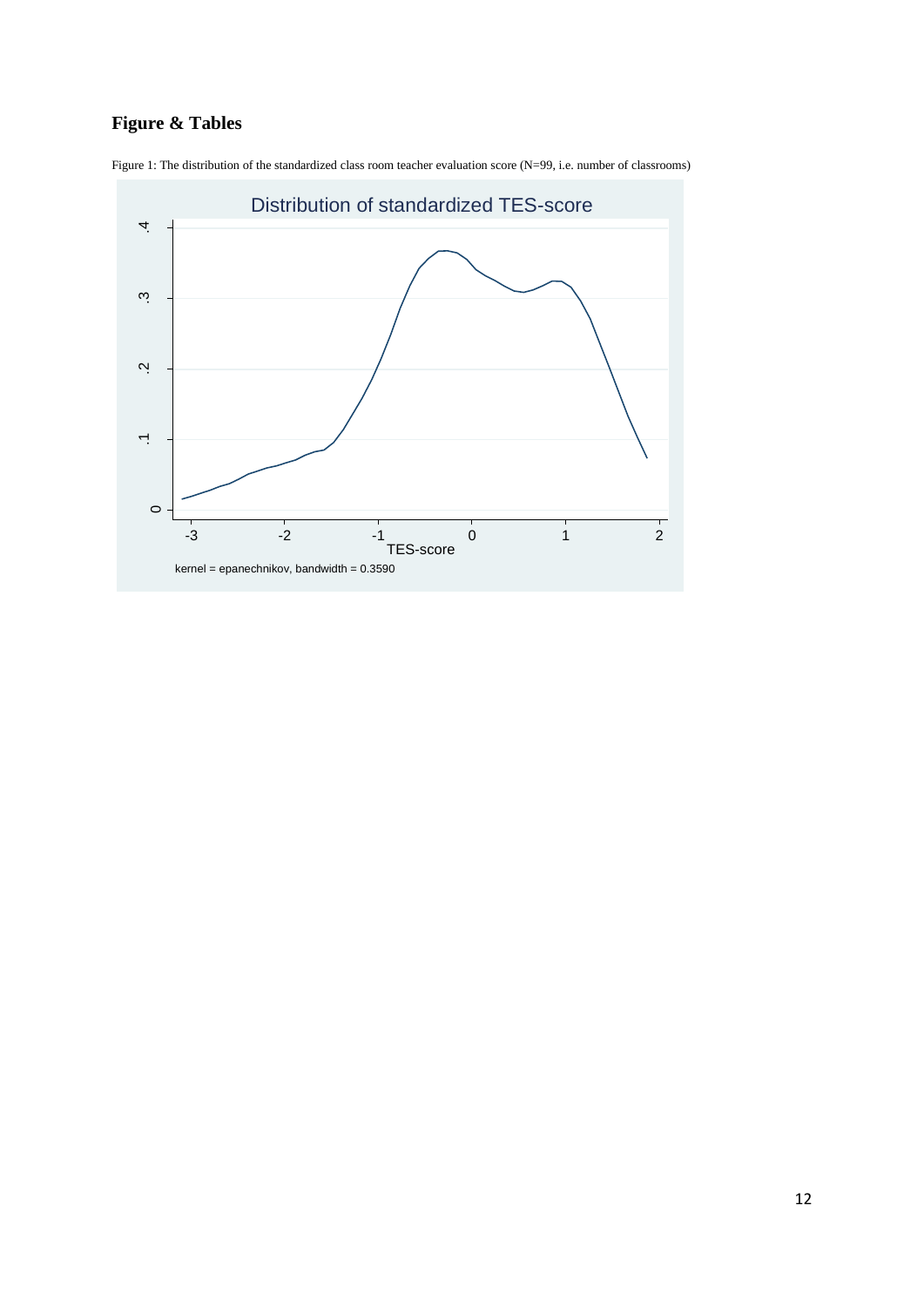Table 1: Descriptive Statistics, restricted and unrestricted sample

|                                                                            | Unrestricted sample** |       | Restricted sample*** |       |  |  |
|----------------------------------------------------------------------------|-----------------------|-------|----------------------|-------|--|--|
| Panel A: Pupil characteristics (based on grammar sample)                   | mean                  | sd    | mean                 | sd    |  |  |
| Girl                                                                       | 0.50                  | 0.50  | 0.50                 | 0.50  |  |  |
| Age                                                                        | 8.05                  | 2.40  | 8.69                 | 2.35  |  |  |
| Dummy=1 if low educated parents*                                           | 0.38                  | 0.49  | 0.38                 | 0.49  |  |  |
| Dummy=1 if from one parent family                                          | 0.49                  | 0.50  | 0.51                 | 0.50  |  |  |
| Dummy=1 if Dutch nationality                                               | 0.90                  | 0.30  | 0.90                 | 0.30  |  |  |
| Dummy=1 if retained                                                        | 0.07                  | 0.25  | 0.06                 | 0.23  |  |  |
| Number of observations                                                     | 2110                  |       | 1859                 |       |  |  |
| <b>Panel B: Classroom characteristics</b>                                  | mean                  | sd    | mean                 | sd    |  |  |
| Classroom TES-score (unstandardized)                                       | 52.41                 | 13.28 | 54.23                | 12.49 |  |  |
| Classroom teacher experience                                               | 19.19                 | 9.60  | 18.99                | 9.75  |  |  |
| Class size                                                                 | 24.17                 | 4.15  | 23.83                | 4.01  |  |  |
| Classroom spans multiple grades (%)                                        | 20.20                 | 40.35 | 18.18                | 38.79 |  |  |
| Classroom has multiple teachers (%)                                        | 33.33                 | 47.38 | 36.36                | 47.38 |  |  |
| Fraction of girls (%)                                                      | 50.92                 | 7.74  | 50.99                | 7.87  |  |  |
| Average age                                                                | 8.01                  | 2.41  | 8.08                 | 2.38  |  |  |
| Fraction of pupils with low educated parents (%)                           | 38.69                 | 12.64 | 38.82                | 12.23 |  |  |
| Fraction of pupils from one parent family (%)                              | 50.56                 | 14.79 | 51.32                | 14.51 |  |  |
| Fraction of pupils with Dutch nationality (%)                              | 88.02                 | 9.197 | 88.42                | 8.23  |  |  |
| Fraction of pupils that retained (%)                                       | 6.20                  | 12.10 | 5.56                 | 11.91 |  |  |
| Number of classrooms                                                       | 99                    |       | 88                   |       |  |  |
| <b>Panel C: Teacher characteristics</b>                                    | mean                  | sd    | mean                 | sd    |  |  |
| Female (%)                                                                 | 88.24                 | 32.37 | 89.62                | 30.64 |  |  |
| Higher vocational education as highest level of educational attainment (%) | 98.02                 | 14.00 | 97.59                | 15.43 |  |  |
| Experience in education (years)                                            | 19.45                 | 11.61 | 19.68                | 11.53 |  |  |
| Five years or less experience in education (%)                             | 12.75                 | 33.51 | 11.90                | 32.58 |  |  |
| In higher pay scale (%)                                                    | 7.14                  | 25.88 | 8.54                 | 28.11 |  |  |
| Tenure (%)                                                                 | 92.16                 | 27.02 | 95.24                | 21.42 |  |  |
| Size of contract (% of FTE)                                                | 87.19                 | 18.16 | 88.03                | 17.69 |  |  |
| Number of teachers                                                         | 125                   |       | 106                  |       |  |  |

\* Finished lowest track of secondary school or less. \*\* The unrestricted sample is the sample of teachers and their classes for which the startof-the-year teacher evaluation score is available. \*\*\* The restricted sample is the sample of teachers and their classes for which both start and end of year teacher evaluation score is available.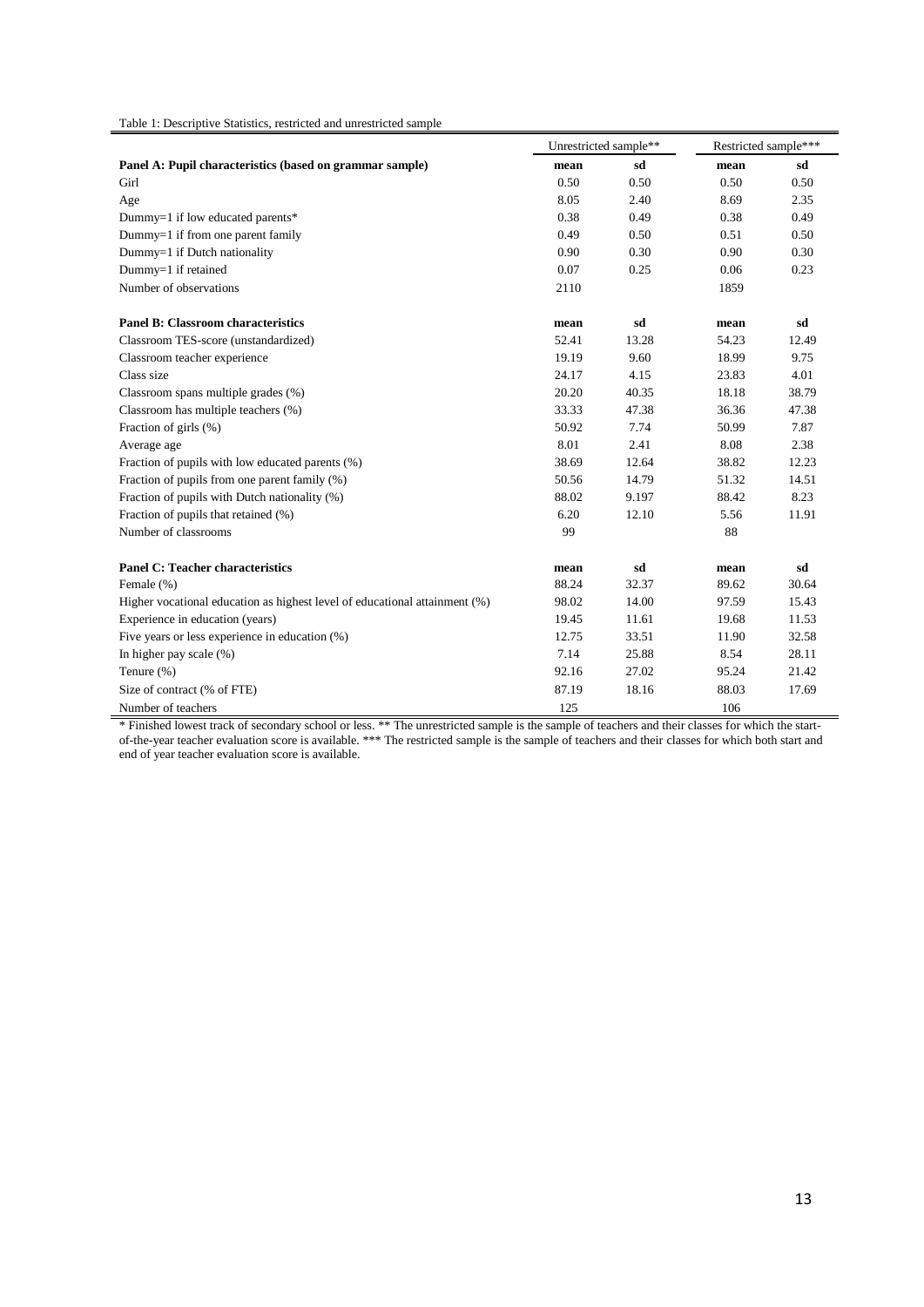|                                                      | Dependent variable: standardized math score |           |            |            |            |  |  |  |  |  |
|------------------------------------------------------|---------------------------------------------|-----------|------------|------------|------------|--|--|--|--|--|
| Independent variable:                                | (2)<br>(3)<br>(1)<br>(4)                    |           |            |            |            |  |  |  |  |  |
|                                                      |                                             |           |            |            |            |  |  |  |  |  |
| TES-score                                            | $0.120***$                                  | $0.087**$ | $0.173***$ | $0.143***$ | $0.154***$ |  |  |  |  |  |
|                                                      | (0.040)                                     | (0.040)   | (0.050)    | (0.051)    | (0.051)    |  |  |  |  |  |
|                                                      |                                             |           |            |            |            |  |  |  |  |  |
| School and grade fixed effects                       | no                                          | yes       | yes        | yes        | yes        |  |  |  |  |  |
| Previous test scores and other pupil characteristics | no                                          | no        | yes        | yes        | yes        |  |  |  |  |  |
| Classroom variables                                  | no                                          | no        | no         | yes        | yes        |  |  |  |  |  |
| Teacher experience                                   | no                                          | no        | no         | no         | yes        |  |  |  |  |  |
| <b>Observations</b>                                  | 2084                                        | 2084      | 2084       | 2084       | 2084       |  |  |  |  |  |
| Number of classrooms                                 | 99                                          | 99        | 99         | 99         | 99         |  |  |  |  |  |
| R-squared                                            | 0.017                                       | 0.054     | 0.416      | 0.440      | 0.449      |  |  |  |  |  |

Standard errors clustered on classroom between brackets, \*\*\* p<0.01, \*\* p<0.05, \* p<0.1

Table 3: Relationship between TES and grammar score

|                                                      | Dependent variable: standardized grammar score |            |           |            |            |  |  |  |  |  |
|------------------------------------------------------|------------------------------------------------|------------|-----------|------------|------------|--|--|--|--|--|
| Independent variable:                                | (1)                                            | (2)        | (3)       | (4)        |            |  |  |  |  |  |
|                                                      |                                                |            |           |            |            |  |  |  |  |  |
| TES-score                                            | $0.078*$                                       | $0.123***$ | $0.103**$ | $0.152***$ | $0.178***$ |  |  |  |  |  |
|                                                      | (0.041)                                        | (0.046)    | (0.047)   | (0.047)    | (0.046)    |  |  |  |  |  |
|                                                      |                                                |            |           |            |            |  |  |  |  |  |
| School and grade fixed effects                       | no                                             | yes        | yes       | yes        | yes        |  |  |  |  |  |
| Previous test scores and other pupil characteristics | no                                             | no         | yes       | yes        | yes        |  |  |  |  |  |
| Classroom variables                                  | no                                             | no         | no        | yes        | yes        |  |  |  |  |  |
| Teacher experience                                   | no                                             | no         | no        | no         | yes        |  |  |  |  |  |
| <b>Observations</b>                                  | 2110                                           | 2110       | 2110      | 2110       | 2110       |  |  |  |  |  |
| Number of classrooms                                 | 99                                             | 99         | 99        | 99         | 99         |  |  |  |  |  |
| R-squared                                            | 0.009                                          | 0.038      | 0.333     | 0.365      | 0.375      |  |  |  |  |  |

Standard errors clustered on classroom between brackets, \*\*\* p<0.01, \*\* p<0.05, \* p<0.1

#### Table 4: Relationship between TES and reading score

|                                                      | Dependent variable: standardized reading score |         |         |         |           |  |  |  |  |  |
|------------------------------------------------------|------------------------------------------------|---------|---------|---------|-----------|--|--|--|--|--|
| Independent variable:                                | (1)                                            | (2)     | (3)     | (4)     | (5)       |  |  |  |  |  |
|                                                      |                                                |         |         |         |           |  |  |  |  |  |
| TES-score                                            | 0.039                                          | 0.076   | 0.034   | 0.083   | $0.107**$ |  |  |  |  |  |
|                                                      | (0.037)                                        | (0.046) | (0.045) | (0.050) | (0.050)   |  |  |  |  |  |
|                                                      |                                                |         |         |         |           |  |  |  |  |  |
| School and grade fixed effects                       | no                                             | yes     | yes     | yes     | yes       |  |  |  |  |  |
| Previous test scores and other pupil characteristics | no                                             | no      | yes     | yes     | yes       |  |  |  |  |  |
| Classroom variables                                  | no                                             | no      | no      | yes     | yes       |  |  |  |  |  |
| Teacher experience                                   | no                                             | no      | no      | no      | yes       |  |  |  |  |  |
| <b>Observations</b>                                  | 2135                                           | 2135    | 2135    | 2135    | 2135      |  |  |  |  |  |
| Number of classrooms                                 | 99                                             | 99      | 99      | 99      | 99        |  |  |  |  |  |
| R-squared                                            | 0.002                                          | 0.026   | 0.366   | 0.387   | 0.398     |  |  |  |  |  |

Standard errors clustered on classroom between brackets, \*\*\* p<0.01, \*\* p<0.05, \* p<0.1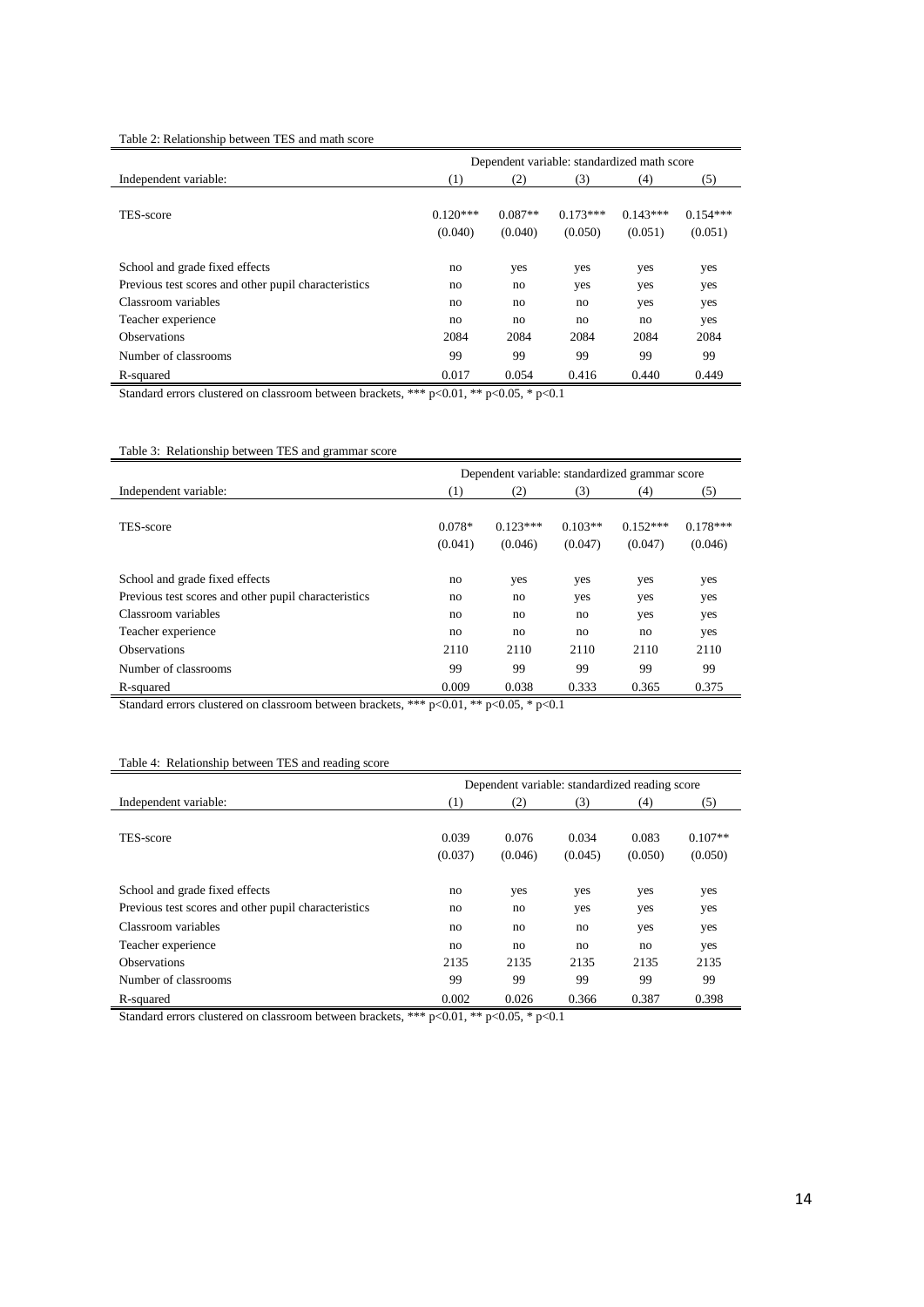|                                                           | Dependent variable:<br>math<br>grammar |            |           |  |  |  |  |  |
|-----------------------------------------------------------|----------------------------------------|------------|-----------|--|--|--|--|--|
|                                                           |                                        |            | reading   |  |  |  |  |  |
| Independent variable:                                     | (1)                                    | (2)        | (3)       |  |  |  |  |  |
|                                                           |                                        |            |           |  |  |  |  |  |
| Indicator for TES-score between 25th and 50th percentile  | $0.326***$                             | $0.399***$ | 0.149     |  |  |  |  |  |
|                                                           | (0.0967)                               | (0.0960)   | (0.109)   |  |  |  |  |  |
| Indicator for TES-score between 50th and 75th percentile  | $0.290***$                             | $0.337***$ | $0.248**$ |  |  |  |  |  |
|                                                           | (0.107)                                | (0.104)    | (0.120)   |  |  |  |  |  |
| Indicator for TES-score between 75th and 100th percentile | $0.371***$                             | $0.440***$ | $0.236*$  |  |  |  |  |  |
|                                                           | (0.115)                                | (0.112)    | (0.120)   |  |  |  |  |  |
| School and grade fixed effects                            | yes                                    | yes        | yes       |  |  |  |  |  |
| Previous test scores and other pupil characteristics      | yes                                    | yes        | yes       |  |  |  |  |  |
| Classroom variables                                       | yes                                    | yes        | yes       |  |  |  |  |  |
| Teacher experience                                        | yes                                    | yes        | yes       |  |  |  |  |  |
| <b>Observations</b>                                       | 2084                                   | 2110       | 2135      |  |  |  |  |  |
| Number of classrooms                                      | 99                                     | 99         | 99        |  |  |  |  |  |
| R-squared                                                 | 0.453                                  | 0.381      | 0.399     |  |  |  |  |  |

#### Table 5: Relationship between quartiles of teacher TES-score and pupil math, grammar and reading scores

Standard errors clustered on classroom between brackets, \*\*\* p<0.01, \*\* p<0.05, \* p<0.1

#### Table 6: Relationship between teacher TES-score and math, grammar and reading, restricted sample

|                                                      |            | Dependent variable: |          |
|------------------------------------------------------|------------|---------------------|----------|
|                                                      | math       | grammar             | reading  |
| Independent variable:                                | (1)        | (2)                 | (3)      |
|                                                      |            |                     |          |
| TES-score                                            | $0.145***$ | $0.153***$          | 0.0887   |
|                                                      | (0.0511)   | (0.0483)            | (0.0576) |
|                                                      |            |                     |          |
| School and grade fixed effects                       | yes        | yes                 | yes      |
| Previous test scores and other pupil characteristics | yes        | yes                 | yes      |
| Classroom variables                                  | yes        | yes                 | yes      |
| Teacher experience                                   | yes        | yes                 | yes      |
| <b>Observations</b>                                  | 1833       | 1859                | 1863     |
| Number of classrooms                                 | 88         | 88                  | 88       |
| R-squared                                            | 0.447      | 0.370               | 0.391    |

Standard errors clustered on classroom between brackets, \*\*\* p<0.01, \*\* p<0.05, \* p<0.1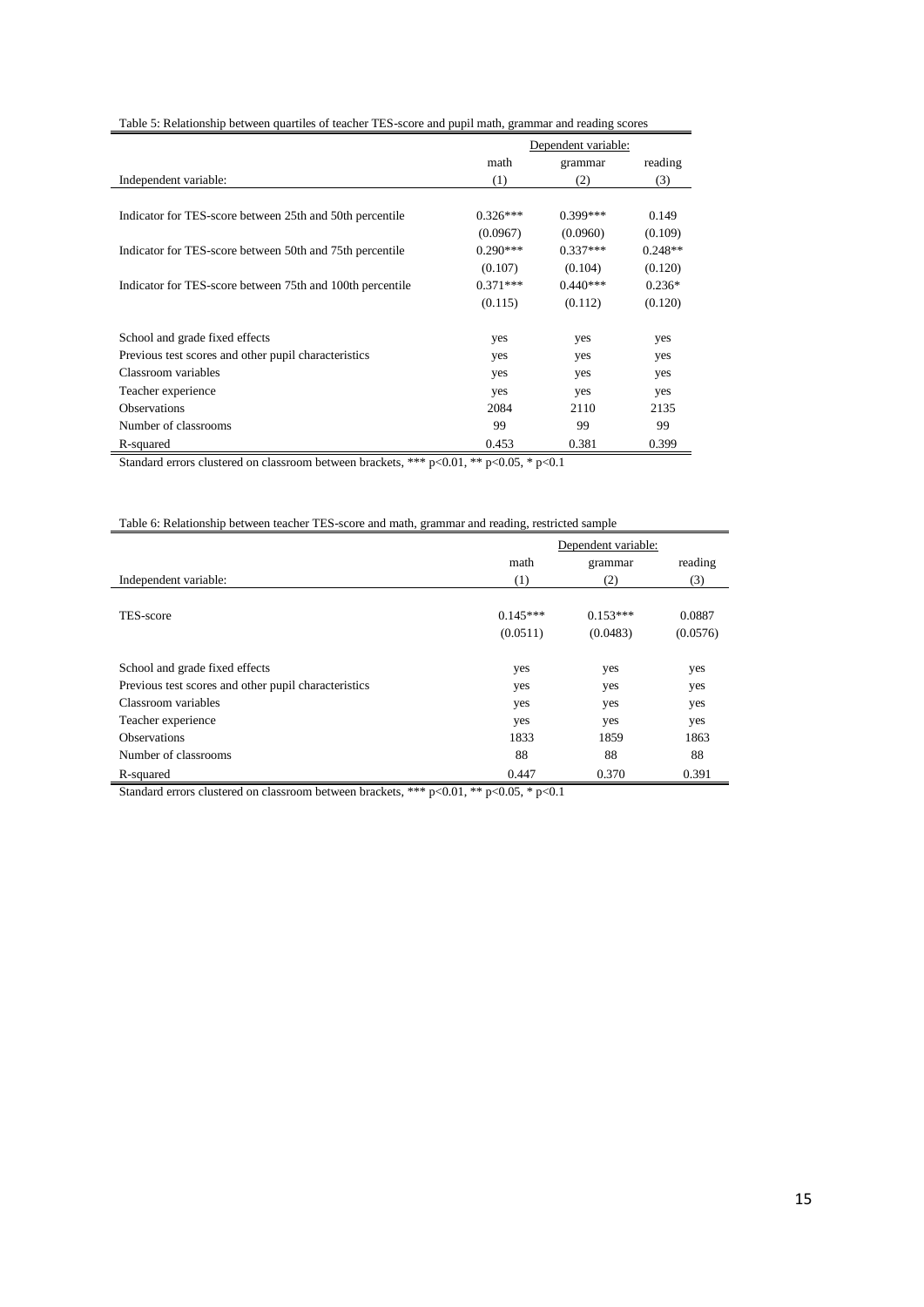## **Appendix**

Table A.1: The teacher evaluation rubric

| Indicator                                                                     | Type     | Subitems |
|-------------------------------------------------------------------------------|----------|----------|
| Clearly sets high expectations                                                | p        | 4        |
| Instruction takes [adequate] account of [relevant] differences between pupils | p        |          |
| Assimilation of lesson material takes account of differences between pupils   | р        | 4        |
| Provides extra instruction and time to learn for weaker pupils                |          | 3        |
| Makes clear how the lesson fits in with earlier lessons                       |          |          |
| Clearly states the lesson goals at the beginning of the lesson                | d        | 3        |
| Provides insight into the organization of the lesson                          | d        |          |
| Clearly explains the lesson material and assignments                          | d        |          |
| Provides feedback to pupils                                                   | đ        | 6        |
| Checks that lesson goals have been reached                                    | d        | 5        |
| Stimulates reflection via interactive instruction and work methods            | đ        |          |
| Encourages pupils to think out loud                                           | đ        | 2        |
| Teaches pupils strategies for thinking and learning                           | d        | 6        |
| Encourages pupils to reflect on differing solution strategies                 | d        |          |
| Encourages the use of control activities (checks)                             | đ        |          |
| Stimulates application of the lesson material                                 | d        |          |
| Spends the planned time on the [actual] lesson goals                          | $\Omega$ |          |
| Ensures the lesson follows an adequate planning                               | $\Omega$ | 9        |
|                                                                               | Total    | 75       |

 $p =$  pedagogical competence;  $d =$  didactical competence; o = organizational competence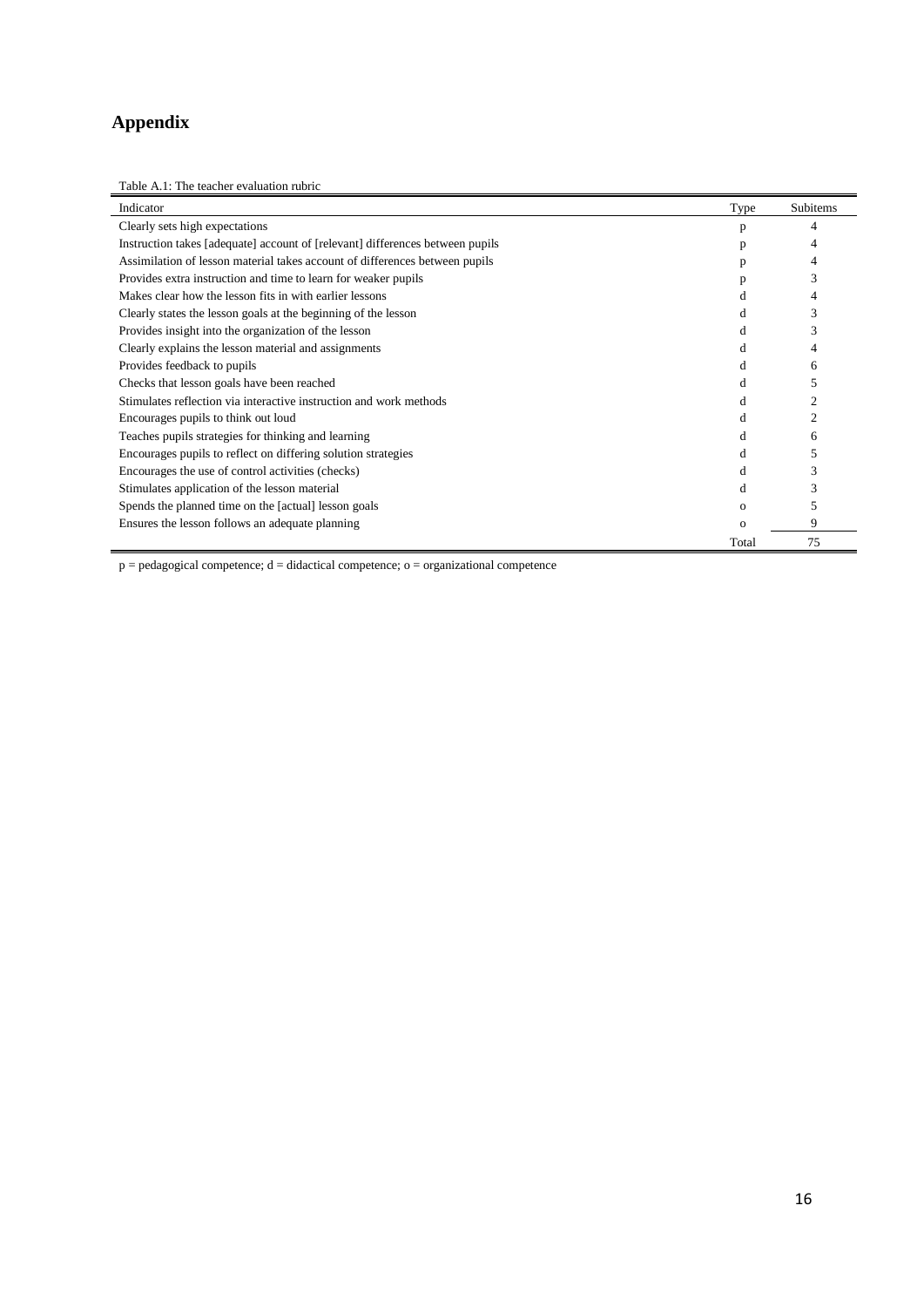|  | Table A.2: Matrix of pairwise correlations between class room variables $(n=99)$ . P-values in italics |  |  |
|--|--------------------------------------------------------------------------------------------------------|--|--|
|  |                                                                                                        |  |  |

| Nr.            | Description:                                     |         | $\overline{c}$ | 3       | 4       | 5       | 6       | $\tau$  | 8       | 9       | 10      | 11      | 12   | 13   | 14      | 15   | 16   | 17   |
|----------------|--------------------------------------------------|---------|----------------|---------|---------|---------|---------|---------|---------|---------|---------|---------|------|------|---------|------|------|------|
|                | Class room TES-score                             | 1,00    |                |         |         |         |         |         |         |         |         |         |      |      |         |      |      |      |
| 2              | Class room teacher experience                    | $-0.13$ | 1,00           |         |         |         |         |         |         |         |         |         |      |      |         |      |      |      |
|                |                                                  | 0,19    |                |         |         |         |         |         |         |         |         |         |      |      |         |      |      |      |
| 3              | Class size                                       | $-0.13$ | $-0.03$        | 1,00    |         |         |         |         |         |         |         |         |      |      |         |      |      |      |
|                |                                                  | 0,19    | 0,74           |         |         |         |         |         |         |         |         |         |      |      |         |      |      |      |
| $\overline{4}$ | Classroom spans multiple grades (%)              | $-0,23$ | 0,01           | 0,17    | 1,00    |         |         |         |         |         |         |         |      |      |         |      |      |      |
|                |                                                  | 0.02    | 0.91           | 0.08    |         |         |         |         |         |         |         |         |      |      |         |      |      |      |
| 5              | Classroom has multiple teachers (%)              | 0,29    | $-0.15$        | $-0,16$ | 0,02    | 1,00    |         |         |         |         |         |         |      |      |         |      |      |      |
|                |                                                  | 0.00    | 0.13           | 0, 12   | 0,86    |         |         |         |         |         |         |         |      |      |         |      |      |      |
| 6              | Fraction of girls (%)                            | $-0.09$ | 0.00           | $-0,14$ | $-0,06$ | $-0,14$ | 1,00    |         |         |         |         |         |      |      |         |      |      |      |
|                |                                                  | 0.36    | 0.99           | 0.18    | 0.57    | 0,17    |         |         |         |         |         |         |      |      |         |      |      |      |
| 7              | Average age                                      | 0,22    | $-0.07$        | $-0,14$ | $-0,24$ | 0,19    | $-0.09$ | 1,00    |         |         |         |         |      |      |         |      |      |      |
|                |                                                  | 0,03    | 0.50           | 0,17    | 0,02    | 0,06    | 0,40    |         |         |         |         |         |      |      |         |      |      |      |
| 8              | Fraction of pupils with low educated parents (%) | 0,11    | $-0.02$        | 0,03    | 0,02    | $-0.03$ | $-0.09$ | 0,41    | 1,00    |         |         |         |      |      |         |      |      |      |
|                |                                                  | 0,27    | 0,81           | 0.76    | 0,84    | 0,79    | 0,38    | 0,00    |         |         |         |         |      |      |         |      |      |      |
| 9              | Fraction of pupils from one parent family (%)    | 0,16    | 0.00           | $-0,16$ | $-0,05$ | 0,14    | $-0.09$ | 0,27    | 0,15    | 1,00    |         |         |      |      |         |      |      |      |
|                |                                                  | 0,11    | 0,97           | 0, 11   | 0,60    | 0,16    | 0,37    | 0, 01   | 0,15    |         |         |         |      |      |         |      |      |      |
| 10             | Fraction of pupils with Dutch nationality (%)    | $-0.03$ | 0,23           | $-0.09$ | $-0,39$ | $-0.15$ | $-0.03$ | 0,05    | $-0.09$ | 0,11    | 1,00    |         |      |      |         |      |      |      |
|                |                                                  | 0,80    | 0.02           | 0,38    | 0,00    | 0,14    | 0.74    | 0,62    | 0,36    | 0,28    |         |         |      |      |         |      |      |      |
| 11             | Fraction of pupils that retained (%)*            | $-0,15$ | 0.01           | 0,22    | 0,33    | $-0.08$ | 0,08    | $-0,55$ | $-0,17$ | $-0.16$ | $-0,13$ | 1,00    |      |      |         |      |      |      |
|                |                                                  | 0.15    | 0.94           | 0,03    | 0,00    | 0,41    | 0,45    | 0,00    | 0,10    | 0, 11   | 0,21    |         |      |      |         |      |      |      |
| 12             | Average test score math                          | 0,27    | 0.01           | 0,05    | $-0,12$ | $-0.08$ | 0,33    | $-0,08$ | 0.03    | $-0.09$ | $-0,05$ | 0,14    | 1,00 |      |         |      |      |      |
|                |                                                  | 0,01    | 0.96           | 0.61    | 0,25    | 0,44    | 0,00    | 0,45    | 0,77    | 0,35    | 0,60    | 0,17    |      |      |         |      |      |      |
| 13             | Average test score grammar                       | 0,17    | 0.09           | 0,10    | $-0,02$ | $-0,21$ | 0,29    | $-0,04$ | 0,04    | $-0.05$ | 0,03    | 0,18    | 0,73 | 1,00 |         |      |      |      |
|                |                                                  | 0,10    | 0.35           | 0,30    | 0,85    | 0,04    | 0,00    | 0, 71   | 0,71    | 0.64    | 0,74    | 0,08    | 0,00 |      |         |      |      |      |
| 14             | Average test score reading                       | 0,07    | 0.02           | $-0,11$ | 0,09    | $-0.01$ | 0,17    | 0,01    | 0.03    | 0,00    | $-0.03$ | 0,20    | 0,43 | 0,62 | 1,00    |      |      |      |
|                |                                                  | 0,50    | 0.86           | 0,29    | 0,36    | 0,89    | 0,10    | 0,90    | 0.74    | 0,98    | 0,74    | 0,05    | 0,00 | 0,00 |         |      |      |      |
| 15             | Average previous test score math                 | 0,00    | $-0.15$        | 0,06    | $-0,28$ | $-0,12$ | 0,05    | 0,06    | $-0,12$ | $-0,10$ | 0,02    | $-0,18$ | 0,32 | 0,10 | $-0,03$ | 1,00 |      |      |
|                |                                                  | 0,98    | 0.15           | 0,56    | 0,00    | 0,23    | 0,61    | 0,55    | 0,22    | 0,34    | 0,84    | 0,07    | 0,00 | 0,32 | 0,77    |      |      |      |
| 16             | Average previous test score grammar              | $-0.03$ | $-0.06$        | 0,25    | $-0,12$ | $-0,29$ | 0,14    | 0,05    | 0.15    | $-0.15$ | $-0,11$ | $-0,08$ | 0,30 | 0,33 | 0,10    | 0,39 | 1,00 |      |
|                |                                                  | 0,75    | 0,55           | 0,01    | 0,24    | 0,00    | 0,16    | 0,64    | 0,14    | 0,14    | 0,27    | 0,44    | 0,00 | 0,00 | 0,33    | 0,00 |      |      |
| 17             | Average previous test score reading              | $-0.03$ | $-0.13$        | 0,22    | 0,01    | $-0,16$ | 0,13    | 0,09    | 0,21    | $-0.01$ | $-0,24$ | $-0.06$ | 0,21 | 0,21 | 0,17    | 0,18 | 0,78 | 1,00 |
|                |                                                  | 0,77    | 0.19           | 0,03    | 0,90    | 0, 11   | 0,20    | 0,40    | 0,03    | 0,90    | 0,02    | 0,53    | 0,04 | 0,03 | 0,10    | 0,08 | 0,00 |      |

\* Most pupils retained in grade 1: they enrolled in the school year when they turned four and stayed an extra year in kindergarten